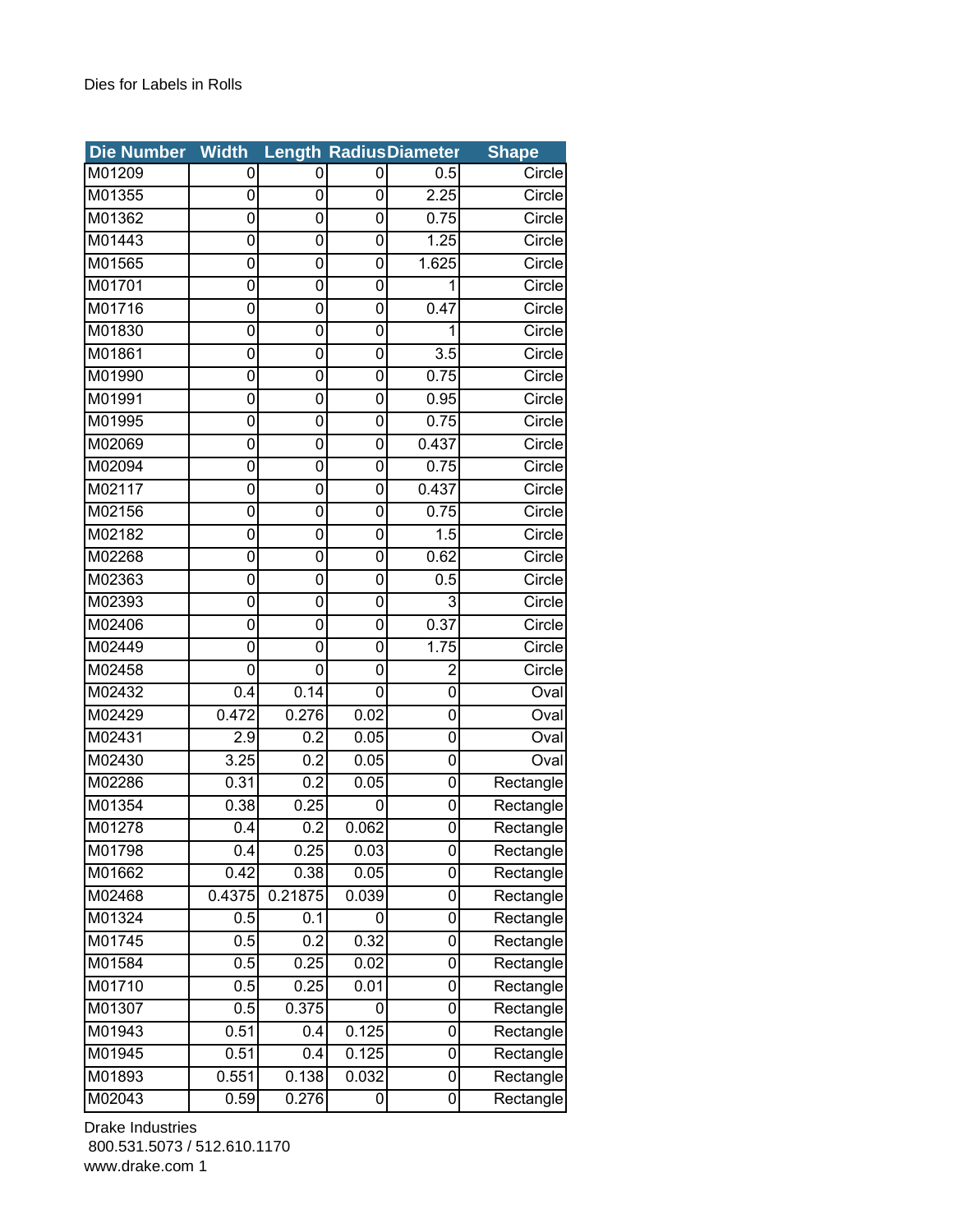| M01284 | 0.592            | 0.3              | 0.032 | 0              | Rectangle |
|--------|------------------|------------------|-------|----------------|-----------|
| M01817 | 0.6              | $\overline{0.3}$ | 0     | 0              | Rectangle |
| M01818 | 0.6              | 0.3              | 0.03  | 0              | Rectangle |
| M01916 | 0.6              | 0.3              | 0.3   | 0              | Rectangle |
| M01959 | 0.6              | 0.3              | 0.03  | 0              | Rectangle |
| M01838 | 0.61             | 0.37             | 0     | 0              | Rectangle |
| M01973 | 0.61             | 0.37             | 0     | 0              | Rectangle |
| M02391 | 0.625            | 0.25             | 0.062 | 0              | Rectangle |
| M02298 | 0.625            | 0.5              | 0     | 0              | Rectangle |
| M02327 | 0.63             | 0.2              | 0     | 0              | Rectangle |
| M01557 | 0.63             | 0.26             | 0.02  | 0              | Rectangle |
| M01942 | 0.675            | 0.35             | 0.032 | 0              | Rectangle |
| M01267 | 0.675            | 0.44             | 0.03  | 0              | Rectangle |
| M01665 | 0.7              | 0.2              | 0.06  | $\overline{0}$ | Rectangle |
| M02415 | 0.7              | 0.28             | 0.031 | 0              | Rectangle |
| M02050 | $\overline{0.7}$ | 0.35             | 0.032 | 0              | Rectangle |
| M02018 | 0.7              | 0.44             | 0     | 0              | Rectangle |
| M01197 | 0.7              | 0.5              | 0     | 0              | Rectangle |
| M01428 | $\overline{0.7}$ | 0.5              | 0     | 0              | Rectangle |
| M02198 | 0.7              | 0.5              | 0     | 0              | Rectangle |
| M02022 | 0.71             | 0.22             | 0.11  | 0              | Rectangle |
| M02469 | 0.71875          | 0.34375          | 0.065 | 0              | Rectangle |
| M02343 | 0.73             | 0.67             | 0.13  | 0              | Rectangle |
| M01864 | 0.75             | 0.187            | 0     | 0              | Rectangle |
| M02107 | 0.75             | 0.187            | 0.06  | 0              | Rectangle |
| M01714 | 0.75             | 0.25             | 0.125 | 0              | Rectangle |
| M01715 | 0.75             | 0.25             | 0.125 | 0              | Rectangle |
| M01485 | 0.75             | 0.3              | 0.04  | 0              | Rectangle |
| M01387 | 0.75             | 0.5              | 0     | 0              | Rectangle |
| M01655 | 0.75             | 0.5              | 0.06  | 0              | Rectangle |
| M01908 | 0.75             | 0.5              | 0     | 0              | Rectangle |
| M02111 | 0.75             | 0.7              | 0.15  | 0              | Rectangle |
| M01520 | 0.799            | 0.393            | 0     | 0              | Rectangle |
| M02155 | 0.8              | 0.5              | 0.032 | 0              | Rectangle |
| M02322 | 0.8              | 0.6              | 0.5   | 0              | Rectangle |
| M01679 | 0.81             | 0.4              | 0.06  | 0              | Rectangle |
| M02357 | 0.875            | 0.2              | 0     | 0              | Rectangle |
| M02358 | 0.875            | 0.2              | 0     | 0              | Rectangle |
| M01213 | 0.875            | 0.625            | 0     | 0              | Rectangle |
| M02370 | 0.876            | 0.364            | 0.375 | $\overline{0}$ | Rectangle |
| M01203 | 0.88             | 0.75             | 0.03  | 0              | Rectangle |
| M01992 | 0.88             | 0.8              | 0.1   | 0              | Rectangle |
| M02295 | $\overline{0.9}$ | 0.6              | 0.06  | 0              | Rectangle |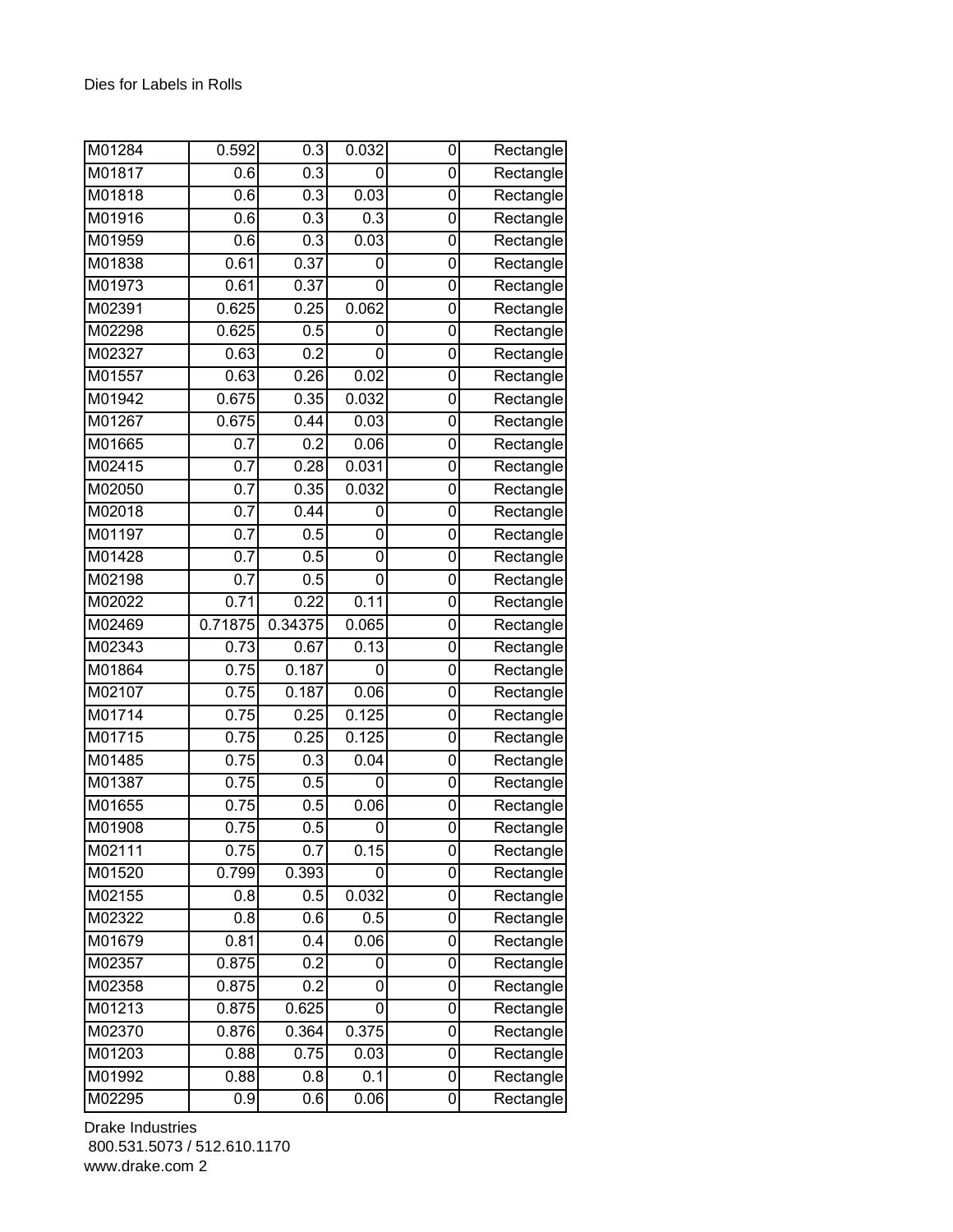| M02016 | 0.93  | 0.23             | 0.015 | 0 | Rectangle |
|--------|-------|------------------|-------|---|-----------|
| M02264 | 0.93  | 0.59             | 0     | 0 | Rectangle |
| M01833 | 0.93  | 0.83             | 0     | 0 | Rectangle |
| M01900 | 0.93  | 0.83             | 0     | 0 | Rectangle |
| M02287 | 0.938 | 0.282            | 0     | 0 | Rectangle |
| M01924 | 0.938 | 0.312            | 0.015 | 0 | Rectangle |
| M02095 | 0.946 | 0.236            | 0.118 | 0 | Rectangle |
| M02265 | 0.95  | 0.19             | 0.05  | 0 | Rectangle |
| M02083 | 0.95  | 0.25             | 0.125 | 0 | Rectangle |
| M01317 | 0.95  | 0.65             | 0.03  | 0 | Rectangle |
| M01703 | 0.95  | 0.687            | 0     | 0 | Rectangle |
| M02189 | 0.95  | 0.75             | 0     | 0 | Rectangle |
| M01215 | 1     | 0.125            | 0     | 0 | Rectangle |
| M01201 | 1     | $\overline{0.2}$ | 0     | 0 | Rectangle |
| M01772 | 1     | 0.2              | 0.02  | 0 | Rectangle |
| M01481 | 1     | 0.25             | 0     | 0 | Rectangle |
| M01896 | 1     | 0.25             | 0.062 | 0 | Rectangle |
| M02014 | 1     | 0.25             | 0     | 0 | Rectangle |
| M01319 | 1     | $\overline{0.3}$ | 0.032 | 0 | Rectangle |
| M02154 | 1     | 0.31             | 0.06  | 0 | Rectangle |
| M01426 | 1     | 0.375            | 0.062 | 0 | Rectangle |
| M02003 | 1     | 0.38             | 0     | 0 | Rectangle |
| M01534 | 1     | 0.39             | 0.032 | 0 | Rectangle |
| M01542 | 1     | 0.47             | 0.06  | 0 | Rectangle |
| M01993 | 1     | 0.47             | 0.06  | 0 | Rectangle |
| M01222 | 1     | 0.5              | 0.05  | 0 | Rectangle |
| M01377 | 1     | 0.5              | 0.032 | 0 | Rectangle |
| M01686 | 1     | 0.5              | 0.032 | 0 | Rectangle |
| M02308 | 1     | 0.5              | 0.062 | 0 | Rectangle |
| M02439 | 1     | 0.5              | 0     | 0 | Rectangle |
| M01898 | 1     | 0.625            | 0.125 | 0 | Rectangle |
| M02367 | 1     | 0.63             | 0     | 0 | Rectangle |
| M01958 | 1     | 0.65             | 0.115 | 0 | Rectangle |
| M01759 | 1     | 0.7              | 0.35  | 0 | Rectangle |
| M02032 | 1     | 0.75             | 0     | 0 | Rectangle |
| M02305 | 1     | 0.75             | 0     | 0 | Rectangle |
| M01981 | 1     | 0.8              | 0.093 | 0 | Rectangle |
| M01989 | 1     | 0.8              | 0.093 | 0 | Rectangle |
| M02122 | 1     | 0.8              | 0.125 | 0 | Rectangle |
| M02463 | 1     | 0.875            | 0     | 0 | Rectangle |
| M02450 | 1     | 1                | 0     | 0 | Rectangle |
| M01436 | 1.02  | 0.52             | 0.05  | 0 | Rectangle |
| M01980 | 1.024 | 0.63             | 0     | 0 | Rectangle |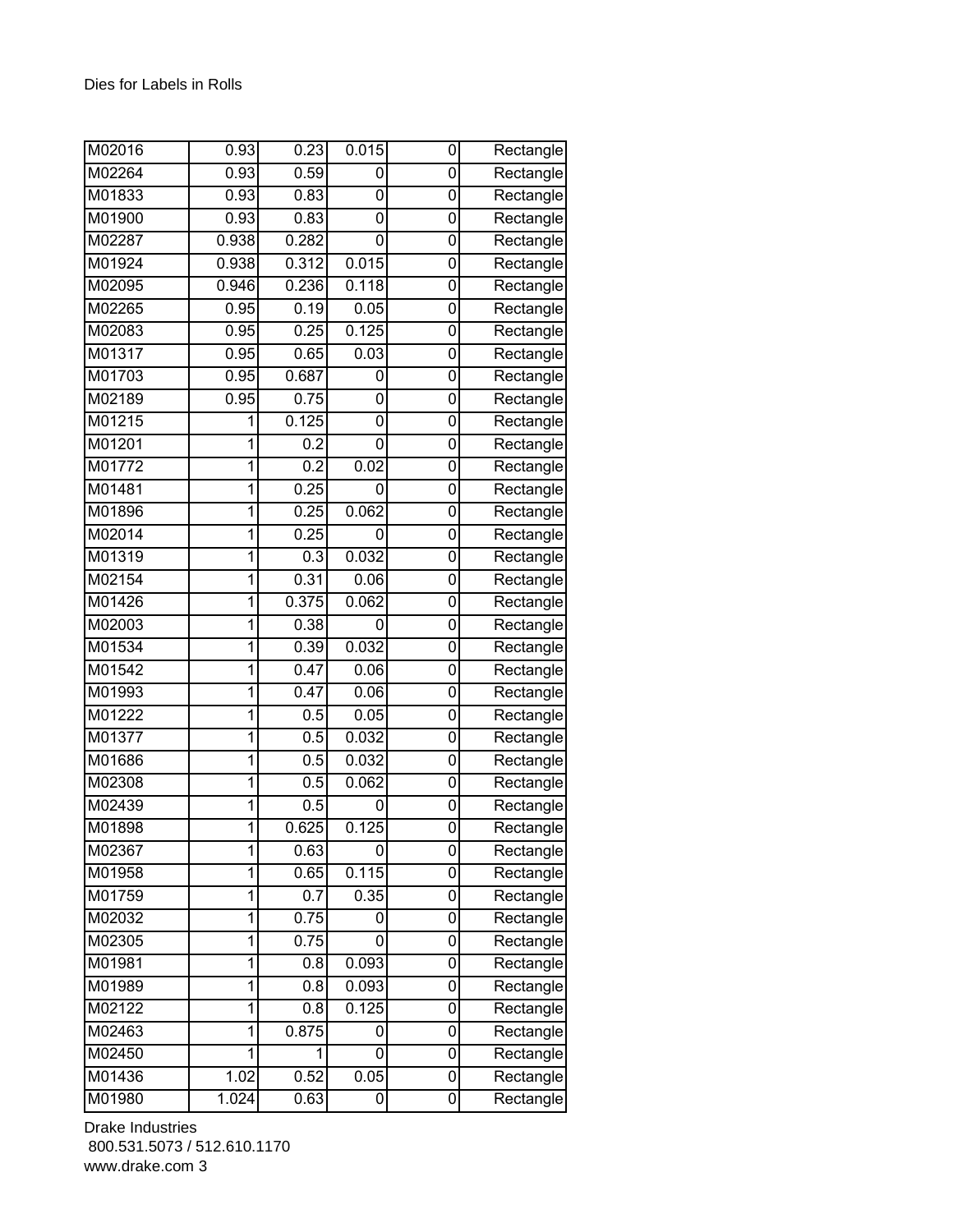| M02321 | 1.04             | 0.75  | 0.15  | 0              | Rectangle |
|--------|------------------|-------|-------|----------------|-----------|
| M01754 | 1.05             | 0.38  | 0.09  | 0              | Rectangle |
| M01012 | 1.05             | 0.75  | 0     | 0              | Rectangle |
| M01789 | 1.06             | 0.55  | 0.032 | 0              | Rectangle |
| M01321 | 1.06             | 0.56  | 0     | 0              | Rectangle |
| M01889 | 1.075            | 0.15  | 0.02  | 0              | Rectangle |
| M01891 | 1.08             | 0.485 | 0.02  | 0              | Rectangle |
| M02448 | 1.086            | 0.293 | 0     | 0              | Rectangle |
| M01533 | 1.09             | 0.495 | 0.032 | 0              | Rectangle |
| M01793 | 1.09             | 0.5   | 0.078 | 0              | Rectangle |
| M01933 | 1.09             | 0.5   | 0.078 | 0              | Rectangle |
| M01587 | $\overline{1.1}$ | 0.38  | 0.032 | 0              | Rectangle |
| M02029 | 1.1              | 0.38  | 0.032 | 0              | Rectangle |
| M01668 | 1.1              | 0.4   | 0     | $\overline{0}$ | Rectangle |
| M02100 | 1.1              | 0.807 | 0     | 0              | Rectangle |
| M01315 | 1.12             | 0.5   | 0     | 0              | Rectangle |
| M01460 | 1.12             | 0.56  | 0.09  | 0              | Rectangle |
| M02300 | 1.12             | 0.58  | 0     | 0              | Rectangle |
| M02289 | 1.125            | 0.375 | 0     | 0              | Rectangle |
| M01681 | 1.125            | 0.75  | 0     | 0              | Rectangle |
| M01498 | 1.138            | 0.56  | 0     | 0              | Rectangle |
| M01853 | 1.14             | 0.38  | 0.032 | 0              | Rectangle |
| M02126 | 1.14             | 0.625 | 0     | 0              | Rectangle |
| M02328 | 1.15             | 0.3   | 0     | 0              | Rectangle |
| M01805 | 1.15             | 0.52  | 0     | 0              | Rectangle |
| M01232 | 1.15             | 0.875 | 0     | 0              | Rectangle |
| M02007 | 1.156            | 0.75  | 0     | 0              | Rectangle |
| M01634 | 1.175            | 0.6   | 0     | 0              | Rectangle |
| M02473 | 1.18             | 0.08  | 0     | 0              | Rectangle |
| M01389 | 1.187            | 0.375 | 0.032 | 0              | Rectangle |
| M01987 | 1.187            | 0.563 | 0     | 0              | Rectangle |
| M02290 | 1.2              | 0.35  | 0     | 0              | Rectangle |
| M01340 | 1.2              | 1     | 0     | 0              | Rectangle |
| M01648 | 1.22             | 0.475 | 0.06  | 0              | Rectangle |
| M01540 | 1.23             | 0.76  | 0.04  | 0              | Rectangle |
| M01393 | 1.235            | 0.45  | 0.032 | 0              | Rectangle |
| M01938 | 1.25             | 0.185 | 0.03  | 0              | Rectangle |
| M01939 | 1.25             | 0.185 | 0.03  | 0              | Rectangle |
| M02206 | 1.25             | 0.2   | 0     | 0              | Rectangle |
| M02319 | 1.25             | 0.25  | 0     | $\overline{0}$ | Rectangle |
| M02471 | 1.25             | 0.3   | 0.03  | 0              | Rectangle |
| M01544 | 1.25             | 0.375 | 0.062 | 0              | Rectangle |
| M02065 | 1.25             | 0.43  | 0.062 | 0              | Rectangle |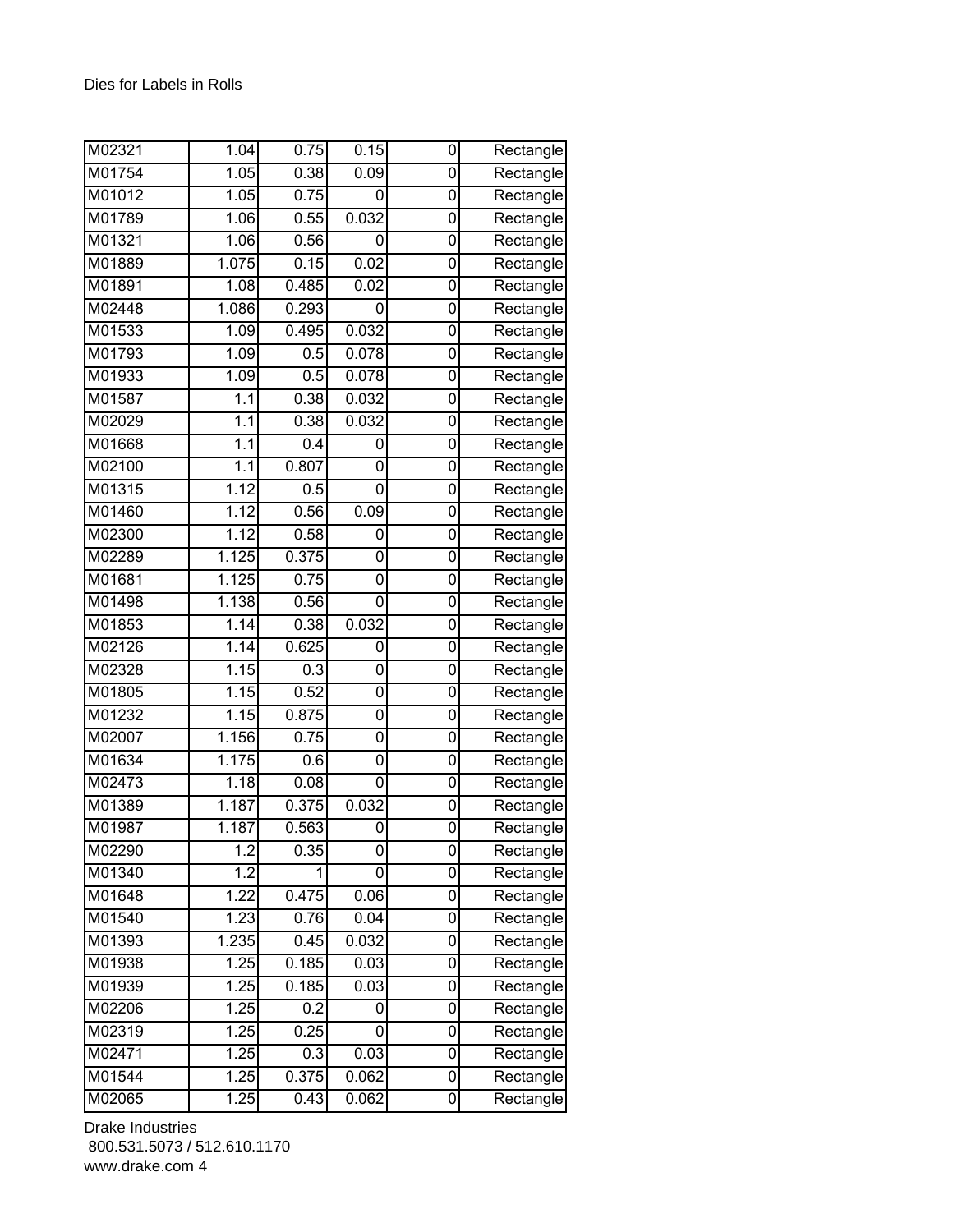| M02399 | 1.25              | 0.43  | 0.062 | 0 | Rectangle                        |
|--------|-------------------|-------|-------|---|----------------------------------|
| M01353 | 1.25              | 0.485 | 0.04  | 0 | Rectangle                        |
| M01748 | 1.25              | 0.5   | 0.12  | 0 | Rectangle                        |
| M02002 | 1.25              | 0.562 | 0     | 0 | Rectangle                        |
| M01611 | 1.25              | 0.6   | 0     | 0 | Rectangle                        |
| M01421 | 1.25              | 0.75  | 0.032 | 0 | Rectangle                        |
| M01571 | 1.25              | 0.75  | 0.125 | 0 | Rectangle                        |
| M01550 | 1.25              | 0.8   | 0     | 0 | Rectangle                        |
| M01636 | 1.25              | 0.82  | 0     | 0 | Rectangle                        |
| M01895 | 1.25              | 0.88  | 0     | 0 | Rectangle                        |
| M01821 | 1.259             | 0.236 | 0.032 | 0 | Rectangle                        |
| M01823 | 1.259             | 0.236 | 0.032 | 0 | Rectangle                        |
| M01610 | 1.275             | 0.725 | 0     | 0 | Rectangle                        |
| M02004 | 1.3               | 0.1   | 0.031 | 0 | Rectangle                        |
| M02124 | 1.3               | 0.3   | 0     | 0 | Rectangle                        |
| M02067 | $\overline{1.3}$  | 0.5   | 0.06  | 0 | Rectangle                        |
| M01333 | 1.3               | 1     | 0     | 0 | Rectangle                        |
| M01746 | 1.31              | 0.85  | 0.06  | 0 | Rectangle                        |
| M01912 | 1.312             | 0.29  | 0.145 | 0 | Rectangle                        |
| M01302 | 1.312             | 0.312 | 0     | 0 | Rectangle                        |
| M01694 | 1.34              | 0.71  | 0     | 0 | Rectangle                        |
| M01687 | 1.35              | 0.5   | 0.032 | 0 | Rectangle                        |
| M01784 | 1.366             | 0.618 | 0.04  | 0 | Rectangle                        |
| M01325 | 1.375             | 0.375 | 0.062 | 0 | Rectangle                        |
| M02135 | 1.375             | 0.375 | 0.032 | 0 | Rectangle                        |
| M01450 | 1.375             | 0.5   | 0.06  | 0 | $\overline{\mathsf{R}}$ ectangle |
| M01708 | 1.375             | 0.625 | 0     | 0 | Rectangle                        |
| M02013 | 1.375             | 0.625 | 0     | 0 | $\overline{\mathsf{R}}$ ectangle |
| M01965 | 1.375             | 1.187 | 0.062 | 0 | Rectangle                        |
| M01644 | 1.38              | 0.44  | 0     | 0 | Rectangle                        |
| M01705 | 1.38              | 0.44  | 0     | 0 | Rectangle                        |
| M01316 | 1.38              | 0.52  | 0.09  | 0 | Rectangle                        |
| M02422 | 1.38              | 0.63  | 0     | 0 | Rectangle                        |
| M01239 | 1.4               | 0.2   | 0.032 | 0 | Rectangle                        |
| M01608 | 1.4               | 0.2   | 0.03  | 0 | Rectangle                        |
| M02091 | 1.4               | 0.38  | 0.032 | 0 | Rectangle                        |
| M02178 | $\overline{1}$ .4 | 0.4   | 0     | 0 | Rectangle                        |
| M01223 | 1.4               | 0.55  | 0.032 | 0 | Rectangle                        |
| M01256 | 1.4               | 0.55  | 0.032 | 0 | Rectangle                        |
| M01412 | 1.4               | 0.55  | 0     | 0 | $\overline{\mathsf{R}}$ ectangle |
| M02410 | 1.4               | 1     | 0     | 0 | Rectangle                        |
| M01259 | 1.4               | 1.1   | 0     | 0 | Rectangle                        |
| M01538 | 1.42              | 0.25  | 0.03  | 0 | Rectangle                        |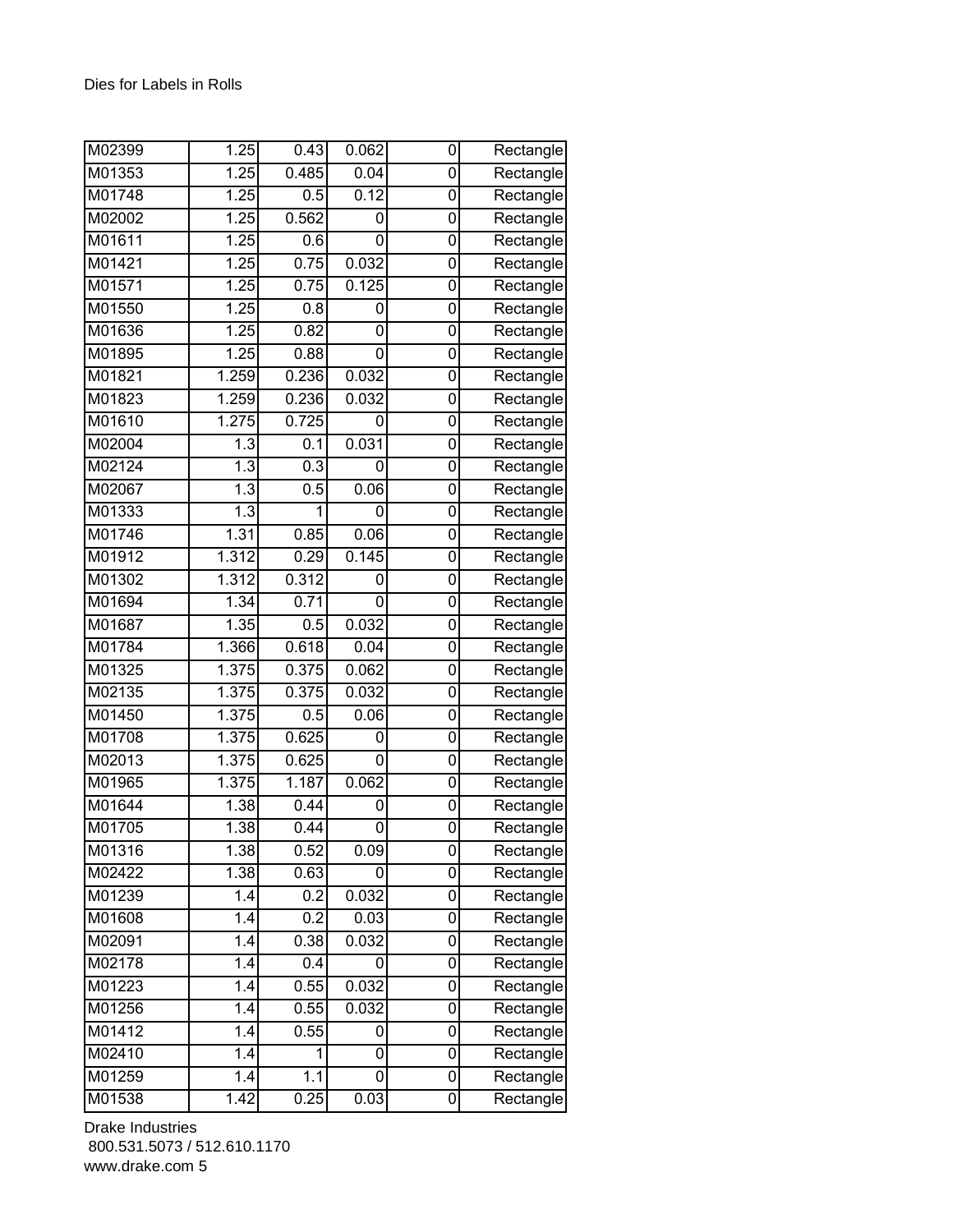| M01874 | 1.42             | 0.25             | 0.03  | 0              | Rectangle                        |
|--------|------------------|------------------|-------|----------------|----------------------------------|
| M02252 | 1.42             | 0.42             | 0     | 0              | Rectangle                        |
| M02256 | 1.42             | 0.42             | 0     | 0              | Rectangle                        |
| M01519 | 1.425            | 0.375            | 0.02  | 0              | Rectangle                        |
| M01633 | 1.45             | 0.4              | 0.062 | 0              | Rectangle                        |
| M01974 | 1.45             | 0.45             | 0.062 | 0              | Rectangle                        |
| M01275 | 1.45             | 0.55             | 0.062 | 0              | Rectangle                        |
| M01765 | 1.48             | 0.38             | 0.032 | 0              | Rectangle                        |
| M01430 | 1.49             | $\overline{1.3}$ | 0.03  | 0              | Rectangle                        |
| M02326 | 1.5              | 0.2              | 0     | 0              | Rectangle                        |
| M00965 | 1.5              | 0.3              | 0.032 | 0              | Rectangle                        |
| M02153 | $\overline{1.5}$ | 0.3              | 0.032 | 0              | Rectangle                        |
| M02172 | 1.5              | 0.31             | 0.062 | 0              | Rectangle                        |
| M01720 | 1.5              | 0.35             | 0.062 | $\overline{0}$ | Rectangle                        |
| M01941 | 1.5              | 0.375            | 0.02  | 0              | Rectangle                        |
| M01386 | 1.5              | 0.39             | 0.032 | 0              | Rectangle                        |
| M01562 | 1.5              | 0.39             | 0.032 | 0              | Rectangle                        |
| M01692 | 1.5              | 0.4              | 0     | 0              | Rectangle                        |
| M01264 | $\overline{1.5}$ | 0.402            | 0.5   | 0              | Rectangle                        |
| M01300 | 1.5              | 0.43             | 0.08  | 0              | Rectangle                        |
| M01045 | 1.5              | 0.5              | 0     | $\overline{0}$ | Rectangle                        |
| M01650 | 1.5              | 0.5              | 0.06  | 0              | Rectangle                        |
| M01689 | 1.5              | 0.5              | 0.06  | 0              | Rectangle                        |
| M01944 | 1.5              | 0.5              | 0.06  | 0              | Rectangle                        |
| M02066 | 1.5              | 0.5              | 0     | 0              | Rectangle                        |
| M02074 | $\overline{1.5}$ | 0.5              | 0.06  | 0              | $\overline{\mathsf{R}}$ ectangle |
| M02440 | 1.5              | 0.5              | 0     | 0              | Rectangle                        |
| M01609 | 1.5              | 0.6              | 0     | 0              | Rectangle                        |
| M01293 | 1.5              | 0.625            | 0.062 | 0              | Rectangle                        |
| M01346 | 1.5              | 0.625            | 0     | 0              | Rectangle                        |
| M01588 | 1.5              | 0.63             | 0.032 | 0              | Rectangle                        |
| M01647 | 1.5              | 0.63             | 0     | 0              | Rectangle                        |
| M01365 | $\overline{1.5}$ | 0.65             | 0.02  | 0              | Rectangle                        |
| M01774 | 1.5              | 0.65             | 0.02  | 0              | Rectangle                        |
| M01619 | 1.5              | 0.687            | 0     | $\mathbf 0$    | Rectangle                        |
| M01298 | 1.5              | 0.75             | 0.125 | 0              | Rectangle                        |
| M01537 | 1.5              | 0.75             | 0.062 | 0              | Rectangle                        |
| M01640 | $\overline{1.5}$ | 0.75             | 0     | 0              | Rectangle                        |
| M01706 | 1.5              | 0.75             | 0     | 0              | Rectangle                        |
| M01842 | 1.5              | 0.75             | 0.062 | $\overline{0}$ | Rectangle                        |
| M02304 | 1.5              | 0.75             | 0     | 0              | Rectangle                        |
| M01568 | 1.5              | 0.8              | 0.06  | 0              | Rectangle                        |
| M01885 | 1.5              | 0.8              | 0.06  | $\overline{0}$ | Rectangle                        |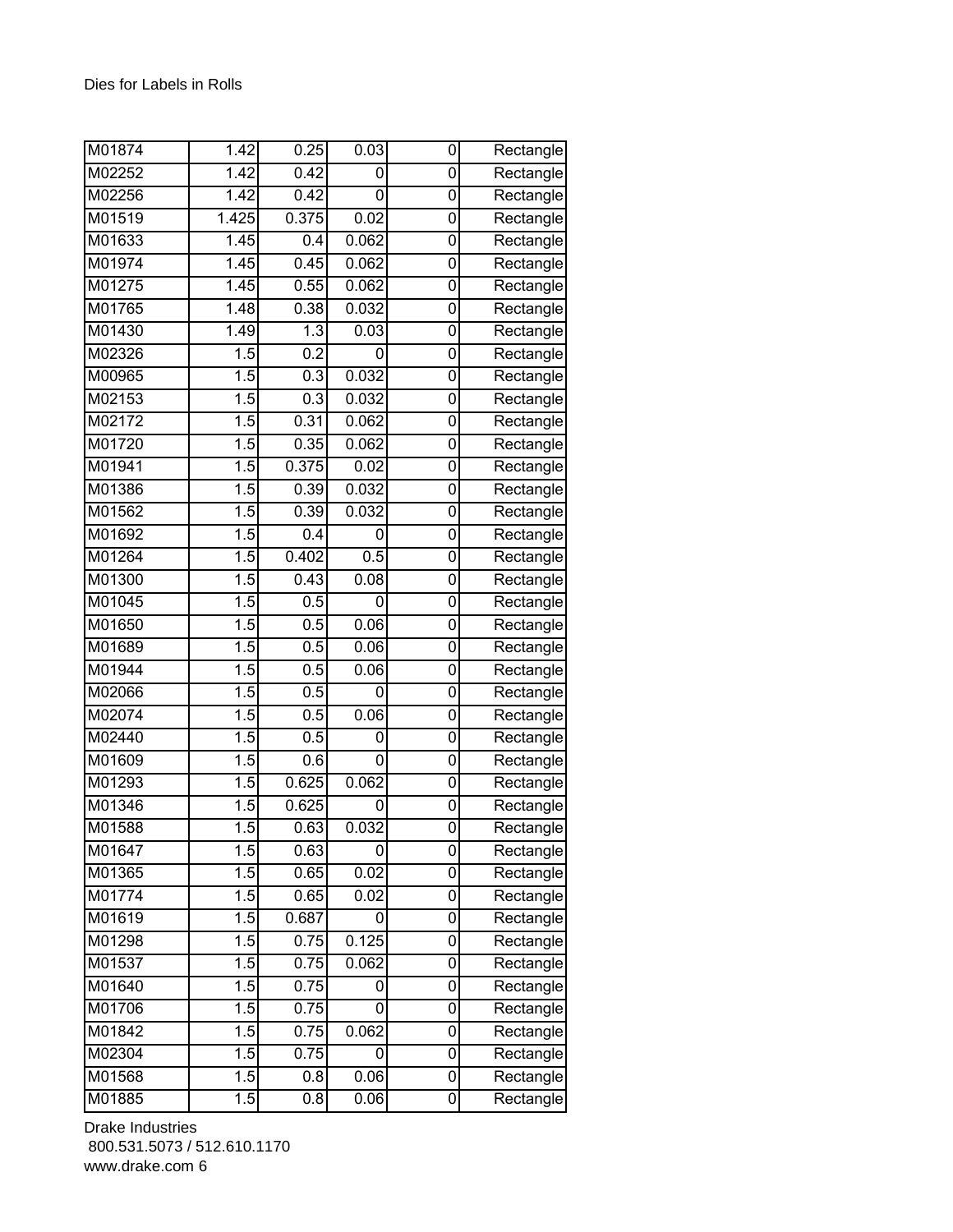| M01905 | 1.5              | 0.8              | 0     | 0              | Rectangle                        |
|--------|------------------|------------------|-------|----------------|----------------------------------|
| M01899 | 1.5              | 0.875            | 0     | 0              | Rectangle                        |
| M02359 | 1.5              | 0.875            | 0     | 0              | Rectangle                        |
| M01242 | 1.5              | 1                | 0.062 | 0              | Rectangle                        |
| M01669 | 1.5              | 1                | 0     | 0              | Rectangle                        |
| M01884 | 1.5              | 1                | 0.06  | 0              | Rectangle                        |
| M02059 | $\overline{1.5}$ | 1                | 0.125 | 0              | $\overline{\mathsf{R}}$ ectangle |
| M02177 | 1.5              | 1                | 0.032 | 0              | Rectangle                        |
| M01785 | 1.5              | 1.15             | 0     | 0              | Rectangle                        |
| M01914 | 1.5              | 1.15             | 0     | 0              | Rectangle                        |
| M01994 | 1.5              | 1.32             | 0     | 0              | Rectangle                        |
| M02136 | 1.5              | 1.375            | 0.05  | 0              | Rectangle                        |
| M01235 | 1.525            | 0.875            | 0     | 0              | Rectangle                        |
| M01501 | 1.57             | 0.75             | 0     | 0              | Rectangle                        |
| M02103 | 1.575            | 0.59             | 0.062 | 0              | Rectangle                        |
| M02413 | 1.575            | 0.787            | 0.031 | 0              | Rectangle                        |
| M01521 | 1.598            | 0.299            | 0     | 0              | Rectangle                        |
| M02428 | 1.6              | 0.37             | 0.02  | 0              | Rectangle                        |
| M01829 | 1.6              | 0.5              | 0.032 | 0              | Rectangle                        |
| M02057 | 1.6              | 0.5              | 0.032 | 0              | Rectangle                        |
| M01204 | 1.6              | 1                | 0     | $\overline{0}$ | Rectangle                        |
| M01524 | 1.6              | 1.25             | 0.125 | 0              | Rectangle                        |
| M01282 | 1.625            | 0.75             | 0.12  | 0              | Rectangle                        |
| M01408 | 1.625            | 0.75             | 0.125 | 0              | Rectangle                        |
| M01218 | 1.625            | 1.125            | 0     | 0              | Rectangle                        |
| M01469 | 1.63             | 1                | 0     | 0              | $\overline{\mathsf{R}}$ ectangle |
| M01357 | 1.65             | $\overline{1.3}$ | 0     | 0              | Rectangle                        |
| M01339 | 1.654            | 0.709            | 0     | 0              | Rectangle                        |
| M01704 | 1.68             | 0.88             | 0     | 0              | Rectangle                        |
| M01470 | 1.69             | 1                | 0     | 0              | Rectangle                        |
| M01695 | $\overline{1.7}$ | 0.22             | 0     | $\Omega$       | Rectangle                        |
| M02179 | 1.7              | 0.4              | 0     | 0              | Rectangle                        |
| M01631 | 1.7              | $\overline{0.7}$ | 0     | 0              | Rectangle                        |
| M01233 | 1.7              | 0.75             | 0     | 0              | Rectangle                        |
| M01612 | 1.7              | 0.85             | 0     | 0              | Rectangle                        |
| M02023 | 1.7              | 1.4              | 0.062 | 0              | Rectangle                        |
| M01918 | 1.7              | 1.425            | 0.062 | 0              | Rectangle                        |
| M01593 | 1.72             | 0.62             | 0     | 0              | Rectangle                        |
| M02008 | 1.73             | 0.719            | 0     | 0              | Rectangle                        |
| M02372 | 1.75             | 0.25             | 0     | 0              | Rectangle                        |
| M01806 | 1.75             | 0.438            | 0     | 0              | Rectangle                        |
| M02400 | 1.75             | 0.45             | 0     | $\mathbf 0$    | Rectangle                        |
| M01796 | 1.75             | 0.48             | 0     | 0              | Rectangle                        |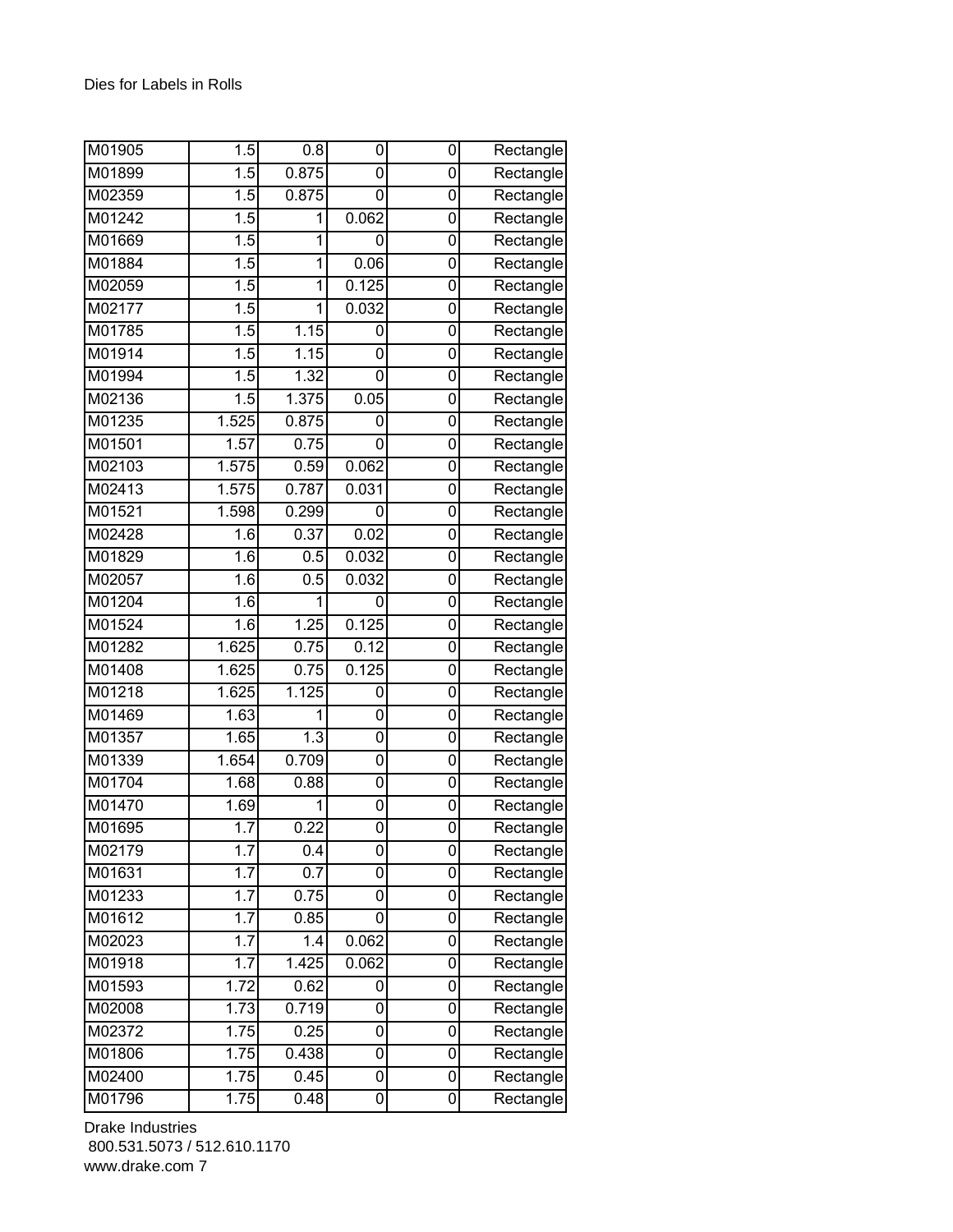| M01294 | 1.75  | 0.5              | 0.032 | 0              | Rectangle                        |
|--------|-------|------------------|-------|----------------|----------------------------------|
| M02055 | 1.75  | 0.5              | 0.032 | 0              | Rectangle                        |
| M01845 | 1.75  | 0.65             | 0     | 0              | Rectangle                        |
| M01347 | 1.75  | 0.75             | 0.125 | 0              | Rectangle                        |
| M01484 | 1.75  | 0.75             | 0     | 0              | Rectangle                        |
| M01424 | 1.75  | 0.875            | 0     | 0              | Rectangle                        |
| M01495 | 1.75  | 1                | 0.125 | 0              | Rectangle                        |
| M01654 | 1.75  | 1                | 0     | 0              | Rectangle                        |
| M01712 | 1.75  | 1.1              | 0     | 0              | Rectangle                        |
| M01314 | 1.75  | 1.25             | 0.06  | 0              | Rectangle                        |
| M02063 | 1.75  | 1.25             | 0.125 | 0              | Rectangle                        |
| M02217 | 1.75  | 1.375            | 0.125 | 0              | Rectangle                        |
| M01400 | 1.75  | 1.625            | 0     | 0              | Rectangle                        |
| M02411 | 1.772 | 0.393            | 0.031 | $\overline{0}$ | Rectangle                        |
| M01976 | 1.79  | 0.79             | 0.054 | 0              | Rectangle                        |
| M01671 | 1.8   | 0.865            | 0     | 0              | Rectangle                        |
| M02349 | 1.8   | 1.2              | 0.12  | 0              | Rectangle                        |
| M02381 | 1.812 | 0.875            | 0     | 0              | Rectangle                        |
| M01328 | 1.82  | 0.25             | 0.03  | 0              | Rectangle                        |
| M02331 | 1.83  | 0.44             | 0.062 | 0              | Rectangle                        |
| M01971 | 1.85  | 1                | 0     | 0              | Rectangle                        |
| M02442 | 1.875 | 0.25             | 0     | 0              | Rectangle                        |
| M02257 | 1.875 | 0.375            | 0.06  | 0              | Rectangle                        |
| M02314 | 1.875 | 0.563            | 0.125 | 0              | Rectangle                        |
| M01527 | 1.875 | 0.875            | 0.06  | 0              | Rectangle                        |
| M01776 | 1.875 | 1.375            | 0     | 0              | Rectangle                        |
| M01730 | 1.875 | 1.4              | 0     | 0              | Rectangle                        |
| M01388 | 1.88  | 0.94             | 0     | 0              | Rectangle                        |
| M02375 | 1.886 | 0.675            | 0     | 0              | Rectangle                        |
| M01288 | 1.9   | 0.4              | 0     | 0              | Rectangle                        |
| M02098 | 1.9   | 0.75             | 0     | 0              | Rectangle                        |
| M02112 | 1.9   | 1.08             | 0.03  | 0              | Rectangle                        |
| M01576 | 1.9   | $\overline{1.2}$ | 0     | 0              | Rectangle                        |
| M01951 | 1.93  | 1                | 0     | 0              | Rectangle                        |
| M02344 | 1.95  | 0.19             | 0.05  | $\mathbf 0$    | Rectangle                        |
| M01507 | 1.95  | 1.5              | 0.093 | 0              | Rectangle                        |
| M02181 | 1.96  | 0.4              | 0     | 0              | Rectangle                        |
| M02028 | 1.965 | 1.45             | 0     | 0              | $\overline{\mathsf{R}}$ ectangle |
| M01331 | 1.967 | 1.2              | 0.079 | 0              | Rectangle                        |
| M01787 | 1.968 | 1.181            | 0.06  | $\overline{0}$ | Rectangle                        |
| M01072 | 1.969 | 0.512            | 0.05  | 0              | Rectangle                        |
| M01535 | 1.969 | 0.512            | 0.079 | 0              | Rectangle                        |
| M01399 | 1.969 | 1.2              | 0.079 | 0              | Rectangle                        |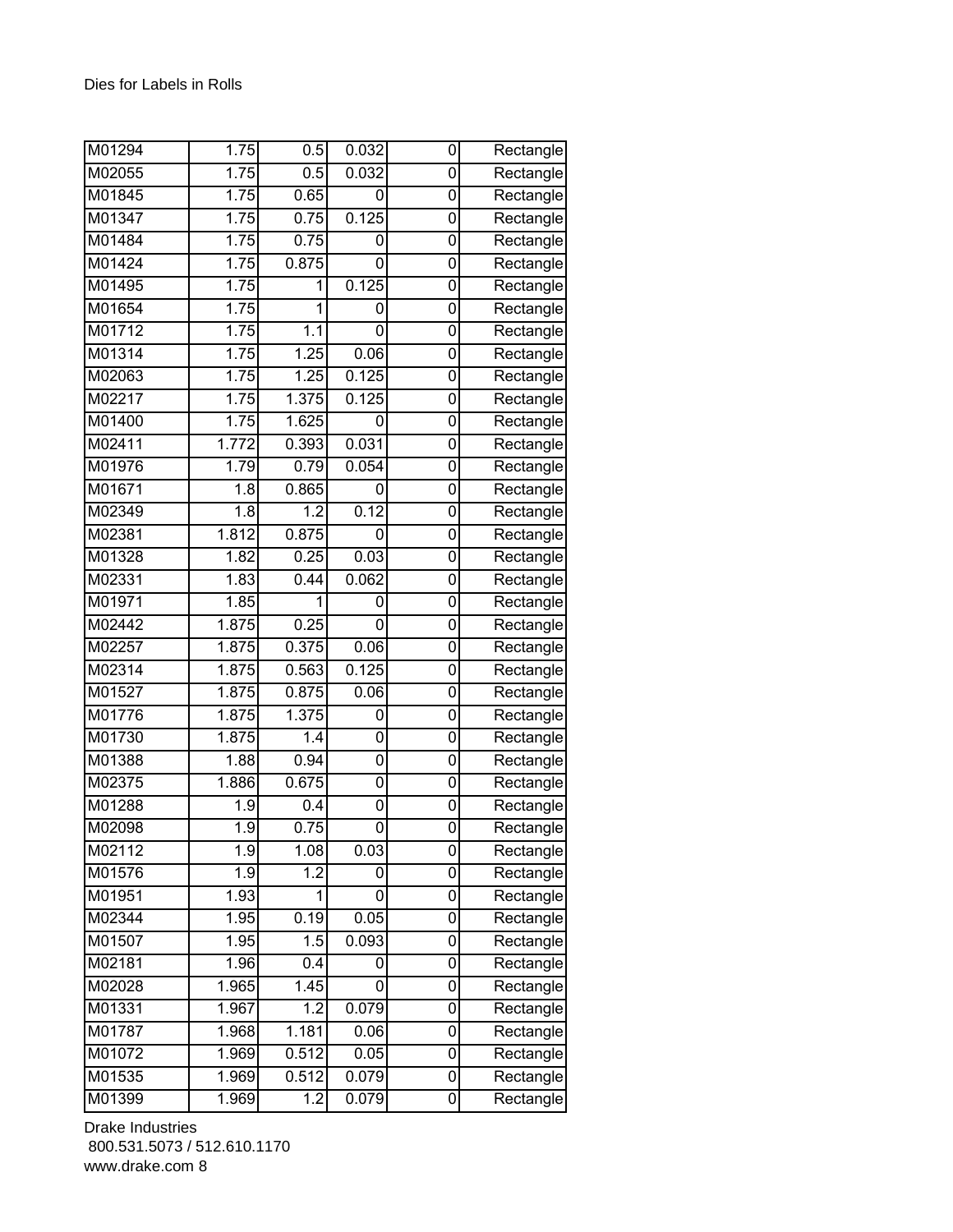| M01255 | 1.97                    | 0.5   | 0.09  | 0 | Rectangle                        |
|--------|-------------------------|-------|-------|---|----------------------------------|
| M02024 | 1.98                    | 1.65  | 0     | 0 | Rectangle                        |
| M01975 | $\overline{2}$          | 0.175 | 0.062 | 0 | Rectangle                        |
| M01280 | $\overline{2}$          | 0.25  | 0     | 0 | Rectangle                        |
| M01799 | $\overline{2}$          | 0.25  | 0.03  | 0 | Rectangle                        |
| M01915 | $\overline{c}$          | 0.25  | 0.03  | 0 | Rectangle                        |
| M01337 | $\overline{2}$          | 0.5   | 0     | 0 | Rectangle                        |
| M01449 | $\overline{2}$          | 0.5   | 0     | 0 | Rectangle                        |
| M01466 | $\overline{2}$          | 0.5   | 0.062 | 0 | $\overline{\mathsf{R}}$ ectangle |
| M01726 | $\overline{2}$          | 0.5   | 0.06  | 0 | Rectangle                        |
| M01819 | $\overline{2}$          | 0.5   | 0.03  | 0 | Rectangle                        |
| M02255 | $\overline{2}$          | 0.5   | 0     | 0 | Rectangle                        |
| M01274 | $\overline{2}$          | 0.6   | 0.125 | 0 | Rectangle                        |
| M01711 | $\overline{2}$          | 0.6   | 0     | 0 | Rectangle                        |
| M01330 | $\overline{2}$          | 0.75  | 0     | 0 | Rectangle                        |
| M01349 | $\overline{2}$          | 0.75  | 0.25  | 0 | Rectangle                        |
| M01525 | $\overline{c}$          | 0.75  | 0.062 | 0 | Rectangle                        |
| M01921 | $\overline{2}$          | 0.75  | 0     | 0 | $\overline{\mathsf{R}}$ ectangle |
| M02061 | $\overline{2}$          | 0.75  | 0.062 | 0 | Rectangle                        |
| M02316 | $\overline{2}$          | 0.75  | 0.079 | 0 | Rectangle                        |
| M01688 | $\overline{2}$          | 0.8   | 0.12  | 0 | Rectangle                        |
| M01477 | $\overline{2}$          | 0.87  | 0     | 0 | Rectangle                        |
| M01749 | $\overline{2}$          | 0.875 | 0.062 | 0 | Rectangle                        |
| M01773 | $\overline{2}$          | 0.9   | 0.25  | 0 | Rectangle                        |
| M02324 | $\overline{2}$          | 0.93  | 0.13  | 0 | Rectangle                        |
| M01034 | $\overline{2}$          | 1     | 0.062 | 0 | Rectangle                        |
| M01304 | $\overline{2}$          | 1     | 0.125 | 0 | Rectangle                        |
| M01361 | $\overline{2}$          | 1     | 0     | 0 | $\overline{\mathsf{R}}$ ectangle |
| M01758 | $\overline{2}$          | 1     | 0.062 | 0 | Rectangle                        |
| M02441 | $\overline{2}$          | 1     | 0     | 0 | Rectangle                        |
| M01852 | $\overline{2}$          | 1.062 | 0.062 | 0 | Rectangle                        |
| M01855 | $\overline{2}$          | 1.062 | 0     | 0 | Rectangle                        |
| M02087 | $\overline{2}$          | 1.125 | 0     | 0 | Rectangle                        |
| M02315 | $\overline{2}$          | 1.187 | 0.079 | 0 | Rectangle                        |
| M01308 | $\overline{2}$          | 1.5   | 0.125 | 0 | Rectangle                        |
| M01844 | $\overline{2}$          | 1.5   | 0.06  | 0 | Rectangle                        |
| M01253 | $\overline{2}$          | 1.75  | 0.125 | 0 | Rectangle                        |
| M01413 | $\overline{2}$          | 1.75  | 0.062 | 0 | Rectangle                        |
| M01651 | $\overline{\mathbf{c}}$ | 1.75  | 0     | 0 | Rectangle                        |
| M01580 | $\overline{2}$          | 1.77  | 0     | 0 | Rectangle                        |
| M01926 | $\overline{2}$          | 1.875 | 0.06  | 0 | Rectangle                        |
| M02437 | $\overline{2}$          | 2     | 0.06  | 0 | Rectangle                        |
| M02345 | 2.02                    | 0.19  | 0.05  | 0 | Rectangle                        |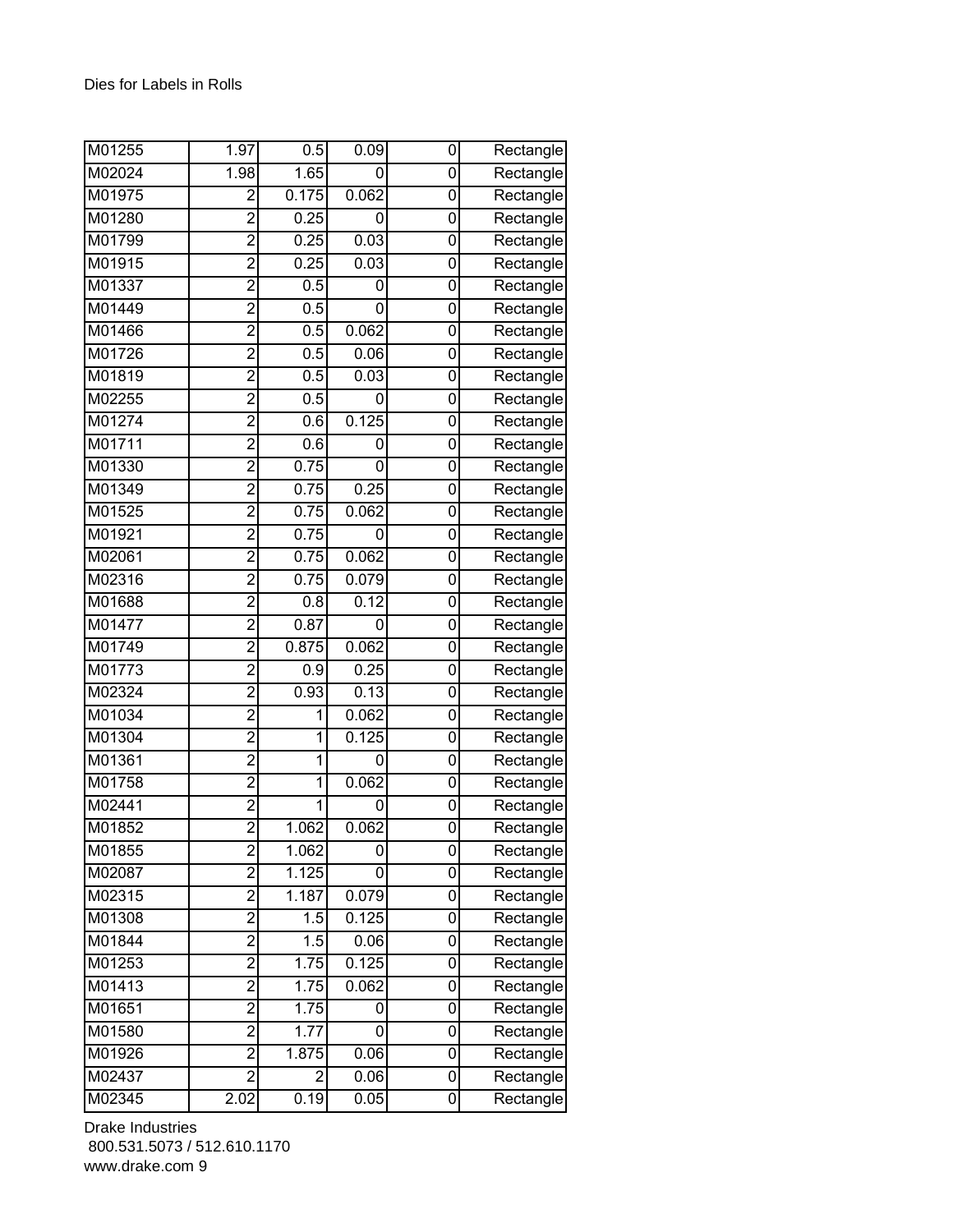| M01553 | 2.06             | 0.53              | 0.04  | 0              | Rectangle                        |
|--------|------------------|-------------------|-------|----------------|----------------------------------|
| M01554 | 2.06             | 0.53              | 0.04  | 0              | Rectangle                        |
| M02213 | 2.1              | 0.45              | 0     | 0              | Rectangle                        |
| M01528 | 2.1              | 0.5               | 0     | 0              | Rectangle                        |
| M01834 | 2.1              | 1.05              | 0.062 | 0              | Rectangle                        |
| M01358 | 2.1              | 1.65              | 0     | 0              | Rectangle                        |
| M01967 | 2.12             | 0.745             | 0.093 | 0              | Rectangle                        |
| M01988 | 2.125            | 0.4               | 0     | 0              | Rectangle                        |
| M01652 | 2.125            | 0.75              | 0     | 0              | Rectangle                        |
| M01670 | 2.125            | 1                 | 0     | 0              | Rectangle                        |
| M01574 | 2.125            | 1.125             | 0.125 | 0              | Rectangle                        |
| M01345 | 2.125            | 1.5               | 0.032 | 0              | Rectangle                        |
| M01857 | 2.125            | $\overline{2}$    | 0.062 | 0              | Rectangle                        |
| M01265 | 2.14             | 0.99              | 0     | 0              | Rectangle                        |
| M02209 | 2.17             | 0.55              | 0     | 0              | Rectangle                        |
| M02407 | 2.17             | 1.26              | 0     | 0              | Rectangle                        |
| M01761 | 2.187            | 1.75              | 0.062 | 0              | Rectangle                        |
| M02125 | 2.2              | 0.8               | 0     | 0              | Rectangle                        |
| M01664 | 2.2              | 1.15              | 0.125 | 0              | Rectangle                        |
| M01794 | 2.2              | 1.15              | 0.125 | 0              | Rectangle                        |
| M01581 | $\overline{2.2}$ | $\overline{1.2}$  | 0.25  | $\overline{0}$ | Rectangle                        |
| M01586 | 2.2              | 1.2               | 0.062 | 0              | Rectangle                        |
| M01435 | 2.2              | 1.35              | 0.07  | 0              | Rectangle                        |
| M01418 | 2.25             | 0.375             | 0     | 0              | Rectangle                        |
| M01465 | 2.25             | 0.5               | 0.06  | 0              | Rectangle                        |
| M02104 | 2.25             | 0.5               | 0.06  | 0              | Rectangle                        |
| M01876 | 2.25             | 0.75              | 0.1   | 0              | Rectangle                        |
| M02131 | 2.25             | 0.75              | 0.1   | 0              | $\overline{\mathsf{R}}$ ectangle |
| M02278 | 2.25             | 0.77              | 0     | 0              | Rectangle                        |
| M01961 | 2.25             | 0.875             | 0     | 0              | Rectangle                        |
| M01734 | 2.25             | 0.89              | 0.125 | $\Omega$       | Rectangle                        |
| M01919 | 2.25             | 0.89              | 0.125 | 0              | Rectangle                        |
| M02048 | 2.25             | 1                 | 0.125 | 0              | Rectangle                        |
| M02076 | 2.25             | 1.125             | 0.125 | 0              | Rectangle                        |
| M01966 | 2.25             | 1.25              | 0     | 0              | Rectangle                        |
| M01603 | 2.25             | 1.5               | 0.06  | 0              | Rectangle                        |
| M01841 | 2.25             | $\overline{1.75}$ | 0     | 0              | Rectangle                        |
| M02006 | 2.275            | 0.531             | 0     | 0              | Rectangle                        |
| M01234 | 2.275            | 0.875             | 0     | 0              | Rectangle                        |
| M01962 | 2.275            | 0.875             | 0     | 0              | Rectangle                        |
| M02036 | 2.275            | 0.875             | 0     | 0              | Rectangle                        |
| M02216 | 2.3              | 1                 | 0     | 0              | Rectangle                        |
| M02369 | 2.31             | 0.19              | 0.05  | 0              | Rectangle                        |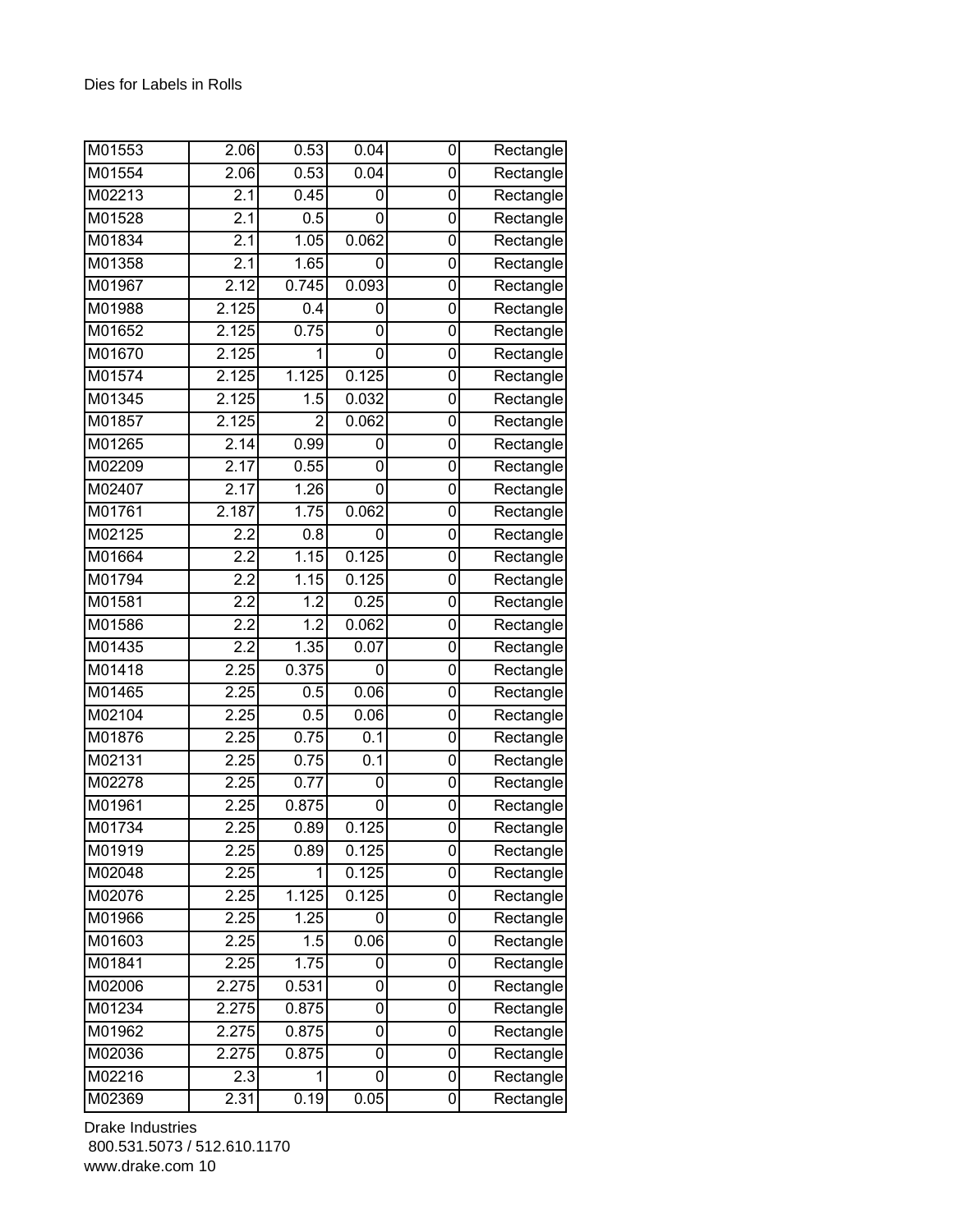| M02392 | 2.31             | 0.31              | 0.062 | 0              | Rectangle                        |
|--------|------------------|-------------------|-------|----------------|----------------------------------|
| M01675 | 2.312            | 1.062             | 0.32  | 0              | Rectangle                        |
| M01957 | 2.32             | 1.1               | 0     | 0              | Rectangle                        |
| M01766 | 2.325            | 1.05              | 0.032 | 0              | Rectangle                        |
| M02433 | 2.362            | 0.5906            | 0.125 | 0              | Rectangle                        |
| M01813 | 2.375            | 1.062             | 0.125 | 0              | Rectangle                        |
| M02334 | 2.38             | 0.5               | 0     | 0              | Rectangle                        |
| M02132 | 2.38             | 1                 | 0.05  | 0              | Rectangle                        |
| M01986 | $\overline{2.4}$ | 1.9               | 0.032 | 0              | Rectangle                        |
| M02421 | 2.42             | 1.73              | 0.02  | 0              | Rectangle                        |
| M02054 | 2.42             | 1.734             | 0.06  | 0              | Rectangle                        |
| M01791 | 2.437            | 0.5               | 0     | 0              | Rectangle                        |
| M01247 | 2.48             | 0.78              | 0.08  | 0              | Rectangle                        |
| M01268 | 2.5              | 0.25              | 0     | $\overline{0}$ | Rectangle                        |
| M01848 | 2.5              | 0.25              | 0.06  | 0              | Rectangle                        |
| M01385 | $\overline{2.5}$ | 0.32              | 0.093 | 0              | Rectangle                        |
| M02044 | 2.5              | 0.5               | 0.062 | 0              | Rectangle                        |
| M02070 | 2.5              | 0.5               | 0     | 0              | Rectangle                        |
| M02141 | $\overline{2.5}$ | 0.5               | 0     | 0              | Rectangle                        |
| M02360 | 2.5              | 0.5               | 0     | 0              | Rectangle                        |
| M01258 | $\overline{2.5}$ | 0.6               | 0.062 | 0              | Rectangle                        |
| M01570 | 2.5              | 0.75              | 0.06  | 0              | Rectangle                        |
| M01887 | 2.5              | 0.75              | 0.06  | 0              | Rectangle                        |
| M02292 | 2.5              | 0.77              | 0     | 0              | Rectangle                        |
| M01475 | 2.5              | 0.85              | 0     | 0              | Rectangle                        |
| M01881 | 2.5              | 0.93              | 0.125 | 0              | $\overline{\mathsf{R}}$ ectangle |
| M01342 | 2.5              | 1                 | 0.093 | 0              | Rectangle                        |
| M01457 | 2.5              | 1                 | 0     | 0              | Rectangle                        |
| M01625 | 2.5              | 1                 | 0     | 0              | Rectangle                        |
| M02318 | 2.5              | 1                 | 0.079 | 0              | Rectangle                        |
| M02127 | 2.5              | $\overline{1.12}$ | 0     | 0              | Rectangle                        |
| M02133 | 2.5              | 1.125             | 0.062 | 0              | Rectangle                        |
| M02175 | 2.5              | $\overline{1.2}$  | 0     | 0              | Rectangle                        |
| M01200 | 2.5              | 1.25              | 0.125 | 0              | Rectangle                        |
| M01327 | 2.5              | 1.25              | 0.06  | 0              | Rectangle                        |
| M02317 | 2.5              | 1.375             | 0.079 | 0              | Rectangle                        |
| M01248 | 2.5              | 1.5               | 0.125 | 0              | Rectangle                        |
| M01326 | 2.5              | 1.5               | 0.125 | 0              | Rectangle                        |
| M01403 | 2.5              | 1.5               | 0.125 | 0              | Rectangle                        |
| M01431 | 2.5              | 1.5               | 0.062 | $\overline{0}$ | Rectangle                        |
| M02140 | 2.5              | 1.5               | 0     | 0              | Rectangle                        |
| M02294 | 2.5              | 1.5               | 0     | 0              | Rectangle                        |
| M01894 | 2.5              | 1.75              | 0     | $\overline{0}$ | Rectangle                        |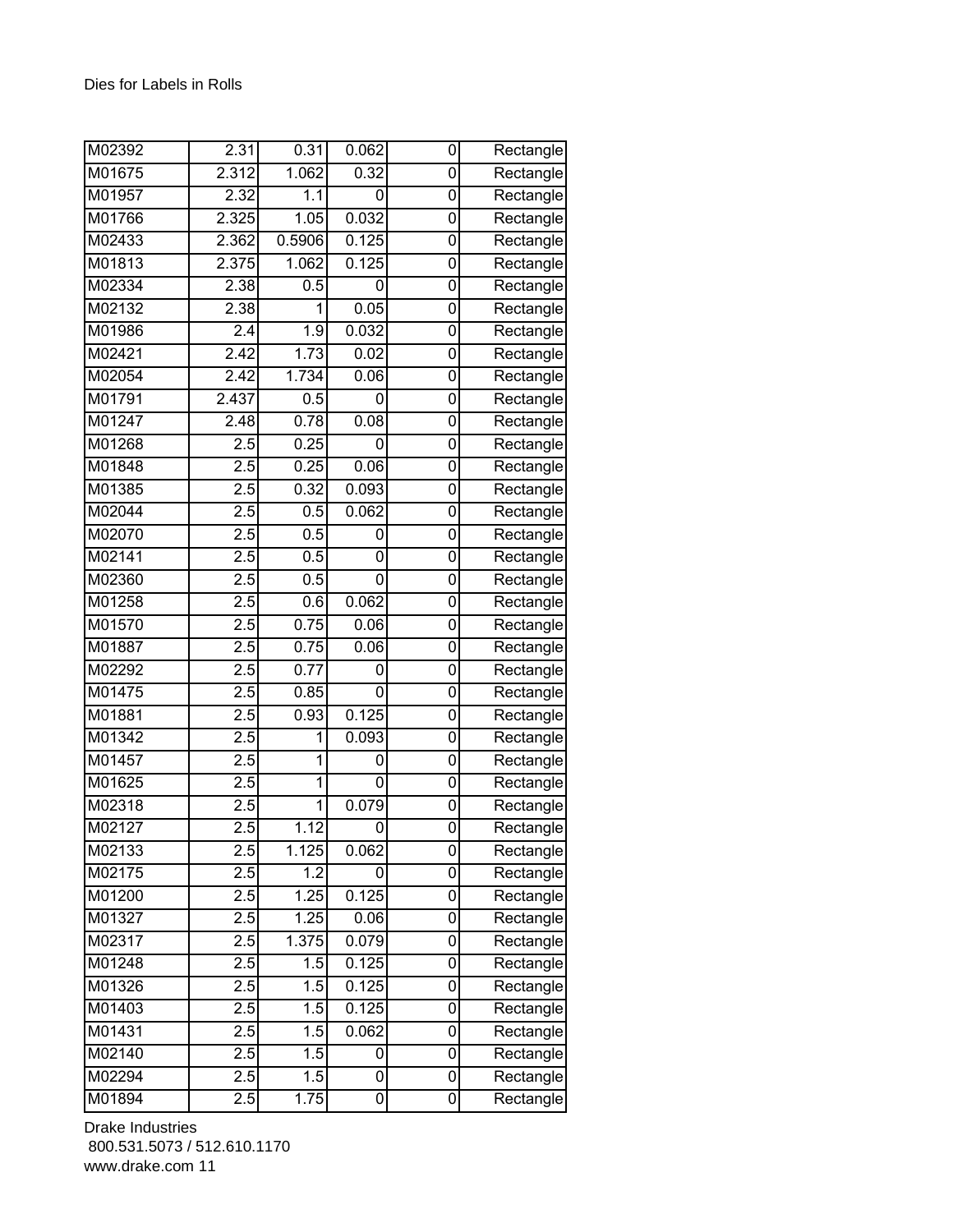| M01563               | 2.5              | $\overline{c}$   | 0     | 0              | Rectangle                        |
|----------------------|------------------|------------------|-------|----------------|----------------------------------|
| M01927               | 2.5              | $\overline{2}$   | 0.06  | 0              | Rectangle                        |
| M01873               | 2.5              | 2.25             | 0     | 0              | Rectangle                        |
| M02191               | 2.5              | 2.25             | 0.125 | 0              | Rectangle                        |
| M01559               | 2.505            | 1.255            | 0     | 0              | Rectangle                        |
| M01907               | 2.52             | 2.4              | 0.125 | 0              | Rectangle                        |
| M01395               | 2.55             | 1                | 0.125 | 0              | Rectangle                        |
| M01216               | 2.575            | 0.42             | 0     | 0              | Rectangle                        |
| M01820               | 2.58             | 1                | 0.6   | 0              | Rectangle                        |
| M02090               | 2.58             | 1.52             | 0     | 0              | Rectangle                        |
| M02445               | 2.6              | 0.236            | 0     | 0              | Rectangle                        |
| M02259               | 2.6              | 1.3              | 0.12  | 0              | Rectangle                        |
| M01722               | 2.625            | 0.875            | 0.062 | 0              | Rectangle                        |
| M01432               | 2.625            | $\overline{1.6}$ | 0.125 | $\overline{0}$ | Rectangle                        |
| M02417               | 2.625            | 1.75             | 0     | 0              | Rectangle                        |
| M01892               | 2.687            | 0.875            | 0.032 | 0              | Rectangle                        |
| M01721               | 2.7              | 0.6              | 0.062 | 0              | Rectangle                        |
| M01775               | 2.7              | 1                | 0     | 0              | Rectangle                        |
| M01461               | $\overline{2.7}$ | 1.25             | 0.125 | 0              | Rectangle                        |
| M01368               | 2.71             | 0.23             | 0     | 0              | Rectangle                        |
| M01502               | 2.72             | 0.47             | 0     | 0              | Rectangle                        |
| M01560               | 2.75             | 0                | 0.125 | 0              | Rectangle                        |
| M01676               | 2.75             | 0.38             | 0     | 0              | Rectangle                        |
| M02047               | 2.75             | 0.38             | 0     | 0              | Rectangle                        |
| M01338               | 2.75             | 0.44             | 0     | 0              | Rectangle                        |
| M02376               | 2.75             | 0.675            | 0     | 0              | $\overline{\mathsf{R}}$ ectangle |
| M01306               | 2.75             | 0.75             | 0     | 0              | Rectangle                        |
| M02246               | 2.75             | 1                | 0.13  | 0              | Rectangle                        |
| M02166               | 2.75             | 1.25             | 0.125 | 0              | Rectangle                        |
| M02356               | 2.75             | 1.38             | 0.045 | 0              | Rectangle                        |
| M02205               | 2.75             | 1.75             | 0.23  | 0              | Rectangle                        |
| M02088               | 2.75             | 1.875            | 0     | 0              | Rectangle                        |
| M01453               | 2.75             | 2.5              | 0.06  | 0              | Rectangle                        |
| M01645               | 2.76             | 1.9              | 0.125 | 0              | Rectangle                        |
| $\overline{M0164}$ 2 | 2.8              | 0.48             | 0     | 0              | Rectangle                        |
| M01696               | 2.8              | 0.6              | 0     | 0              | Rectangle                        |
| M01832               | 2.8              | 0.86             | 0     | 0              | Rectangle                        |
| M01643               | 2.8              | 0.9              | 0     | 0              | $\overline{\mathsf{R}}$ ectangle |
| M01877               | 2.83             | 0.77             | 0.1   | 0              | Rectangle                        |
| M01879               | 2.83             | 0.77             | 0     | $\overline{0}$ | Rectangle                        |
| M02273               | 2.84             | 0.642            | 0     | 0              | Rectangle                        |
| M02115               | 2.85             | 1.45             | 0.062 | 0              | Rectangle                        |
| M02272               | 2.86             | 0.642            | 0     | 0              | Rectangle                        |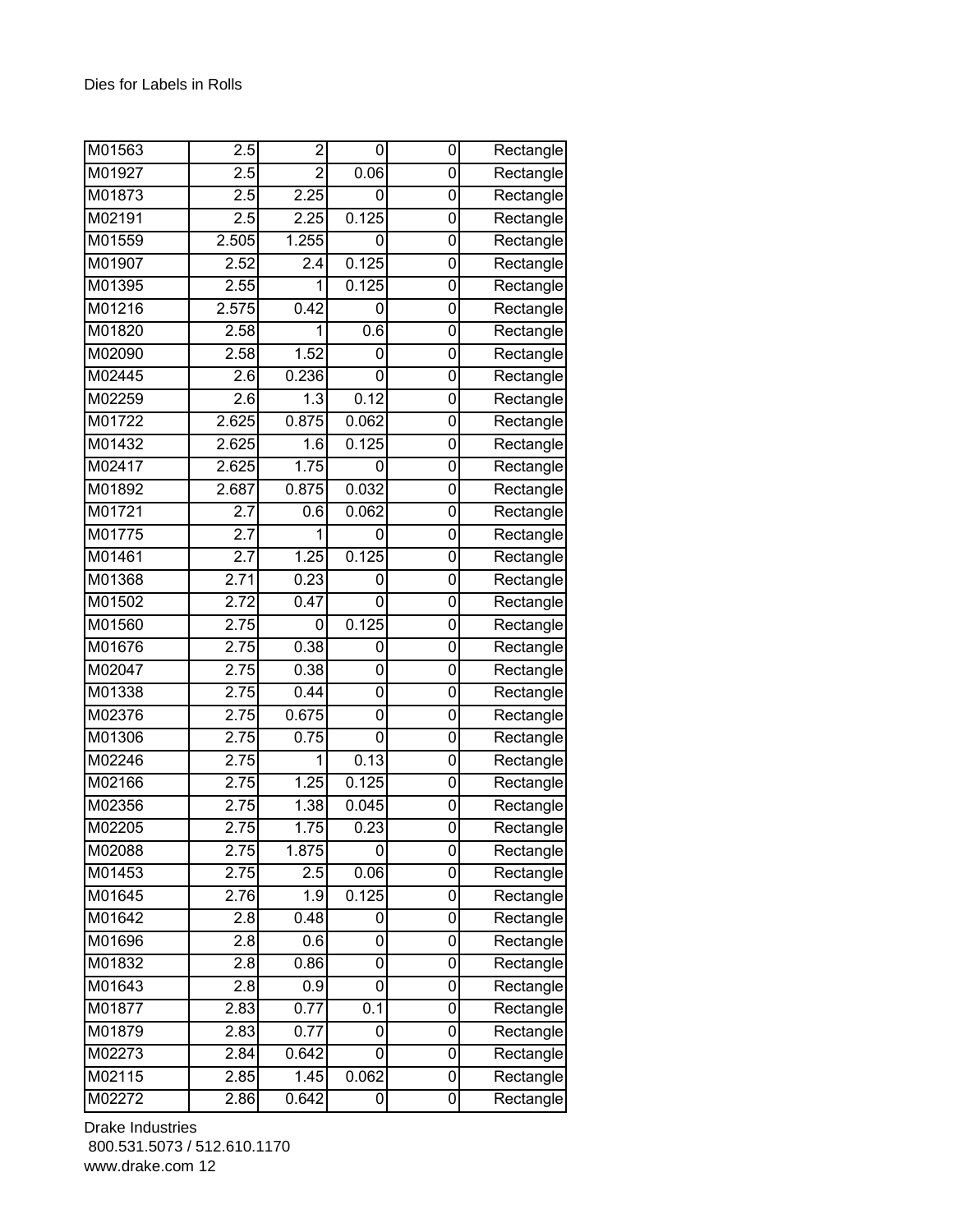| M01229              | 2.875          | 1.25           | 0.062 | 0              | Rectangle                        |
|---------------------|----------------|----------------|-------|----------------|----------------------------------|
| M01964              | 2.88           | 1.25           | 0     | 0              | Rectangle                        |
| M01174              | 2.9            | 0.9            | 0.062 | 0              | Rectangle                        |
| M00820              | 2.9            | 2.65           | 0     | 0              | Rectangle                        |
| M01464              | 2.92           | 0.94           | 0.12  | 0              | Rectangle                        |
| M01790              | 2.92           | 0.94           | 0.12  | 0              | Rectangle                        |
| M00717              | 2.938          | 0.125          | 0     | 0              | Rectangle                        |
| M01448              | 2.938          | 0.812          | 0     | 0              | Rectangle                        |
| M01903              | 2.95           | 1.5            | 0.1   | 0              | Rectangle                        |
| M01506              | 2.96           | 0.38           | 0     | 0              | Rectangle                        |
| M00834              | 2.98           | 2.23           | 0     | 0              | Rectangle                        |
| M02313              | 3              | 0.375          | 0     | 0              | Rectangle                        |
| M01392              | 3              | 0.4            | 0.125 | 0              | Rectangle                        |
| M01217              | 3              | 0.42           | 0     | $\overline{0}$ | Rectangle                        |
| M01561              | 3              | 0.5            | 0     | 0              | Rectangle                        |
| M02470              | 3              | 0.54           | 0.5   | 0              | Rectangle                        |
| M01458              | 3              | 0.618          | 0.118 | 0              | Rectangle                        |
| M01800              | 3              | 0.625          | 0.125 | 0              | Rectangle                        |
| M01682              | 3              | 0.75           | 0     | 0              | Rectangle                        |
| M01825              | 3              | 0.75           | 0.062 | 0              | Rectangle                        |
| M02465              | $\overline{3}$ | 0.75           | 0     | 0              | Rectangle                        |
| M01277              | 3              | 0.875          | 0.125 | 0              | Rectangle                        |
| M01429              | 3              | 1              | 0.062 | 0              | Rectangle                        |
| M01494              | 3              | 1              | 0     | 0              | Rectangle                        |
| M01567              | 3              | 1              | 0.08  | 0              | Rectangle                        |
| M01678              | 3              | 1              | 0.125 | 0              | $\overline{\mathsf{R}}$ ectangle |
| M01886              | 3              | 1              | 0.08  | 0              | Rectangle                        |
| M02060              | 3              | 1              | 0.125 | 0              | Rectangle                        |
| M02271              | $\overline{3}$ | 1.12           | 0.12  | 0              | Rectangle                        |
| M02284              | 3              | 1.12           | 0.12  | 0              | Rectangle                        |
| M00999              | 3              | 1.25           | 0.06  | 0              | Rectangle                        |
| M01312              | 3              | 1.4            | 0     | 0              | Rectangle                        |
| M01356              | 3              | 1.5            | 0     | 0              | Rectangle                        |
| M01585              | 3              | 1.5            | 0.125 | 0              | Rectangle                        |
| M01835              | 3              | 1.5            | 0.06  | $\mathbf 0$    | Rectangle                        |
| $\overline{M02420}$ | 3              | 1.64           | 0.12  | 0              | Rectangle                        |
| M01732              | 3              | 1.65           | 0     | 0              | Rectangle                        |
| M01760              | 3              | 1.67           | 0     | 0              | Rectangle                        |
| M01454              | 3              | 1.7            | 0     | 0              | Rectangle                        |
| M01801              | $\overline{3}$ | 1.73           | 0     | $\overline{0}$ | Rectangle                        |
| M02330              | $\overline{3}$ | 1.75           | 0     | 0              | Rectangle                        |
| M01260              | $\overline{3}$ | $\overline{c}$ | 0.125 | 0              | Rectangle                        |
| M01434              | $\overline{3}$ | $\overline{2}$ | 0.062 | 0              | Rectangle                        |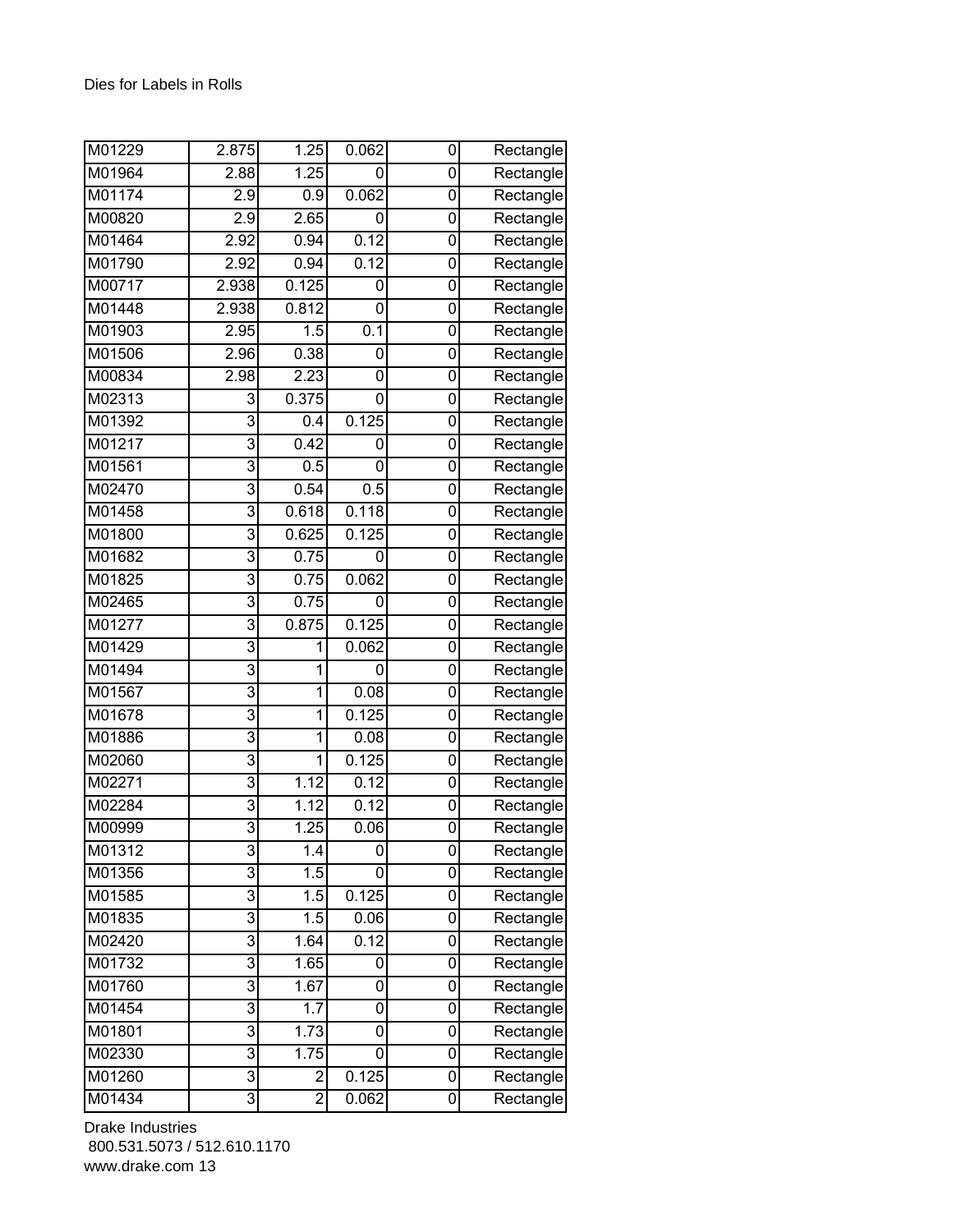| M01868 | 3                | $\overline{c}$   | 0     | 0              | Rectangle |
|--------|------------------|------------------|-------|----------------|-----------|
| M02089 | 3                | $\overline{2}$   | 0.062 | 0              | Rectangle |
| M02121 | $\overline{3}$   | $\overline{2}$   | 0.125 | 0              | Rectangle |
| M01193 | 3                | 2.25             | 0     | 0              | Rectangle |
| M02027 | 3                | 2.25             | 0.125 | 0              | Rectangle |
| M01702 | 3                | 2.5              | 0     | 0              | Rectangle |
| M02249 | $\overline{3}$   | 2.5              | 0     | 0              | Rectangle |
| M02394 | 3                | 2.75             | 0.125 | 0              | Rectangle |
| M01211 | 3.025            | 2.2              | 0     | 0              | Rectangle |
| M01359 | 3.05             | 2.4              | 0     | 0              | Rectangle |
| M02120 | 3.08             | 0.65             | 0.125 | 0              | Rectangle |
| M01433 | 3.12             | 0.75             | 0.03  | 0              | Rectangle |
| M02464 | 3.12             | 0.975            | 0.125 | 0              | Rectangle |
| M02368 | 3.13             | 0.78             | 0     | $\mathbf 0$    | Rectangle |
| M01998 | 3.13             | 1.2              | 0     | 0              | Rectangle |
| M01539 | 3.15             | 0.5              | 0.03  | 0              | Rectangle |
| M02082 | 3.17             | 0.5              | 0.16  | 0              | Rectangle |
| M02403 | 3.17             | 0.79             | 0.125 | 0              | Rectangle |
| M01605 | 3.187            | 1.75             | 0     | 0              | Rectangle |
| M01979 | 3.2              | 0.52             | 0     | 0              | Rectangle |
| M01555 | $\overline{3.2}$ | $\overline{2.6}$ | 0     | 0              | Rectangle |
| M01629 | 3.25             | 0.5              | 0     | 0              | Rectangle |
| M02119 | 3.25             | 1                | 0.125 | 0              | Rectangle |
| M01970 | 3.25             | 1.25             | 0     | 0              | Rectangle |
| M02361 | 3.25             | 1.25             | 0.6   | 0              | Rectangle |
| M01526 | 3.25             | 1.5              | 0.12  | 0              | Rectangle |
| M02139 | 3.25             | 2.5              | 0.25  | 0              | Rectangle |
| M02045 | 3.25             | 2.625            | 0.187 | 0              | Rectangle |
| M02301 | 3.25             | 2.88             | 0.12  | 0              | Rectangle |
| M01313 | 3.25             | 3                | 0.187 | 0              | Rectangle |
| M00971 | $\overline{3.3}$ | 0.45             | 0     | $\overline{0}$ | Rectangle |
| M01309 | 3.3              | 3                | 0.187 | 0              | Rectangle |
| M01146 | 3.31             | 2.35             | 0.032 | 0              | Rectangle |
| M01479 | 3.325            | 1.2              | 0.032 | 0              | Rectangle |
| M01366 | 3.337            | 2.24             | 0.032 | 0              | Rectangle |
| M02173 | 3.337            | 2.24             | 0.032 | 0              | Rectangle |
| M02219 | 3.35             | 1.77             | 0     | 0              | Rectangle |
| M02342 | 3.35             | 3                | 0     | 0              | Rectangle |
| M01808 | 3.37             | 1.06             | 0.062 | 0              | Rectangle |
| M01531 | 3.375            | 1.25             | 0.093 | $\mathbf 0$    | Rectangle |
| M01733 | 3.38             | 0.38             | 0     | 0              | Rectangle |
| M02245 | 3.38             | 1                | 0.13  | 0              | Rectangle |
| M02232 | 3.38             | 1.38             | 0.12  | $\overline{0}$ | Rectangle |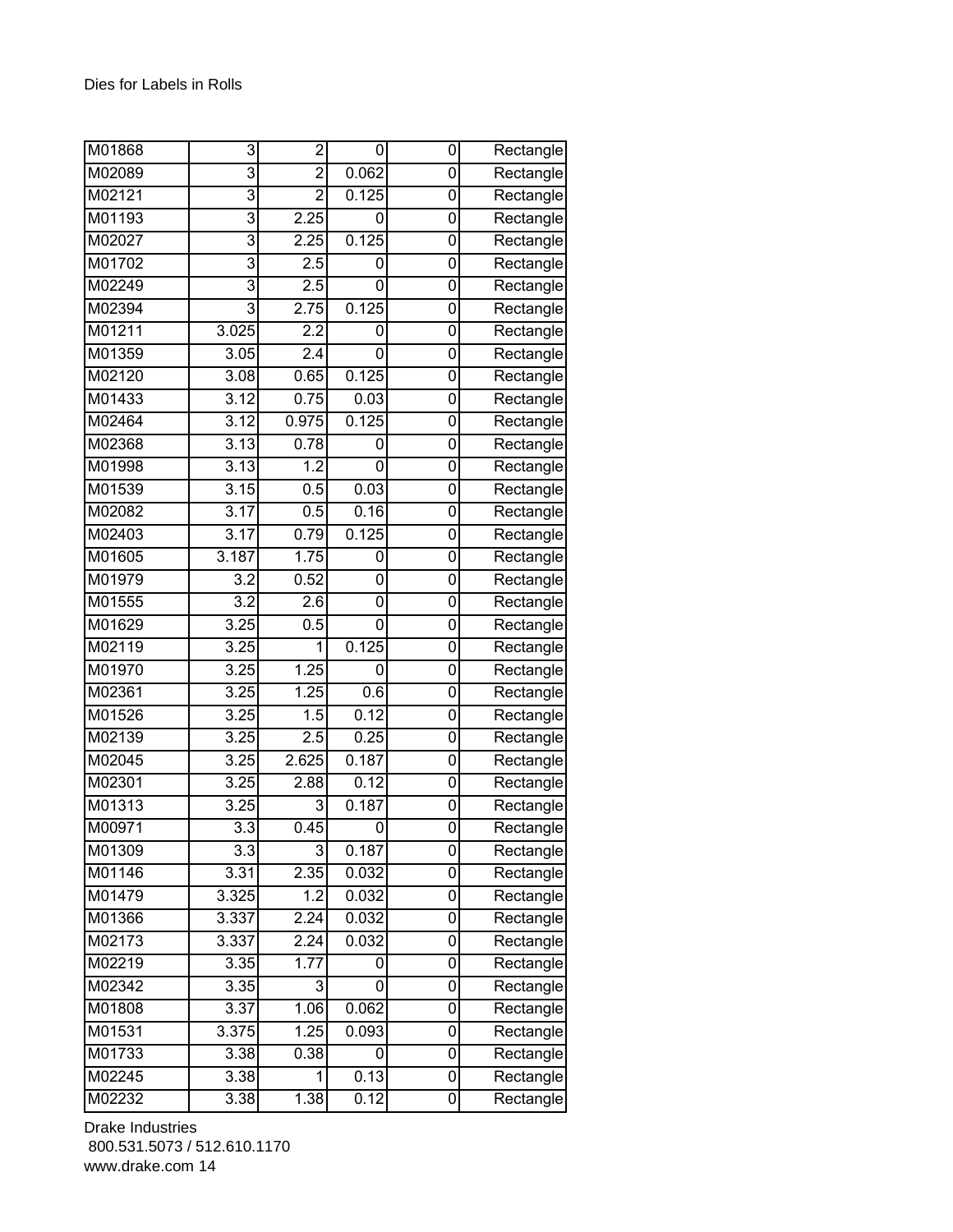| M02262 | 3.38              | 1.5              | 0.19             | 0              | Rectangle                        |
|--------|-------------------|------------------|------------------|----------------|----------------------------------|
| M01320 | $\overline{3.45}$ | 1                | 0.06             | 0              | Rectangle                        |
| M02254 | 3.45              | 2.7              | 0.12             | 0              | Rectangle                        |
| M02288 | $\overline{3.5}$  | 0.25             | 0                | 0              | $\overline{\mathsf{R}}$ ectangle |
| M02040 | 3.5               | 0.35             | 0                | 0              | Rectangle                        |
| M02073 | 3.5               | 0.5              | 0.125            | 0              | Rectangle                        |
| M01379 | $\overline{3.5}$  | 0.625            | 0.032            | 0              | Rectangle                        |
| M01491 | 3.5               | 0.75             | 0                | 0              | Rectangle                        |
| M01499 | 3.5               | 0.94             | 0.08             | 0              | Rectangle                        |
| M01674 | 3.5               | 0.94             | 0.08             | 0              | Rectangle                        |
| M01807 | 3.5               | 1                | 0                | 0              | Rectangle                        |
| M02201 | 3.5               | 1.06             | 0.12             | 0              | Rectangle                        |
| M01163 | 3.5               | 1.5              | 0                | 0              | $\overline{\mathsf{R}}$ ectangle |
| M01731 | $\overline{3.5}$  | 1.75             | 0.125            | $\overline{0}$ | Rectangle                        |
| M01869 | 3.5               | 1.75             | 0                | 0              | Rectangle                        |
| M01322 | 3.5               | $\overline{2}$   | 0                | 0              | Rectangle                        |
| M01846 | 3.5               | $\overline{2}$   | 0.062            | 0              | Rectangle                        |
| M01541 | 3.5               | 2.5              | 0.1              | 0              | Rectangle                        |
| M02269 | $\overline{3.5}$  | $\overline{2.5}$ | 0                | 0              | Rectangle                        |
| M01238 | 3.5               | 2.6              | 0                | 0              | Rectangle                        |
| M02000 | $\overline{3.5}$  | 3                | $\overline{0.1}$ | 0              | Rectangle                        |
| M01401 | 3.5               | 3.25             | 0                | 0              | Rectangle                        |
| M01606 | 3.5               | 3.4              | 0                | 0              | Rectangle                        |
| M02222 | 3.52              | 1.25             | 0.11             | 0              | Rectangle                        |
| M01575 | 3.535             | 0.787            | 0.08             | 0              | Rectangle                        |
| M01227 | 3.54              | 0.75             | 0.08             | 0              | Rectangle                        |
| M01334 | 3.54              | 0.75             | 0.08             | 0              | Rectangle                        |
| M01928 | 3.55              | 1.58             | 0.032            | 0              | Rectangle                        |
| M02015 | 3.55              | 2.375            | 0.093            | 0              | Rectangle                        |
| M01982 | 3.55              | 2.5              | 0.093            | 0              | Rectangle                        |
| M02223 | 3.56              | 1                | 0.12             | 0              | Rectangle                        |
| M02302 | 3.62              | 1.75             | 0                | 0              | Rectangle                        |
| M01375 | 3.625             | 2.375            | 0                | 0              | Rectangle                        |
| M01810 | 3.625             | 2.5              | 0.18             | 0              | Rectangle                        |
| M01074 | 3.625             | 2.625            | 0                | 0              | Rectangle                        |
| M02333 | 3.68              | 0.5              | 0                | 0              | Rectangle                        |
| M01851 | 3.73              | 0.6              | 0.062            | 0              | Rectangle                        |
| M02212 | 3.75              | 0.63             | 0                | 0              | Rectangle                        |
| M02335 | 3.75              | 1                | 0.12             | 0              | Rectangle                        |
| M01902 | 3.75              | 1.12             | 0.062            | 0              | Rectangle                        |
| M02046 | 3.75              | 1.25             | 0.032            | 0              | Rectangle                        |
| M01624 | 3.75              | 1.65             | 0                | 0              | Rectangle                        |
| M02137 | 3.75              | $\overline{c}$   | 0.125            | 0              | Rectangle                        |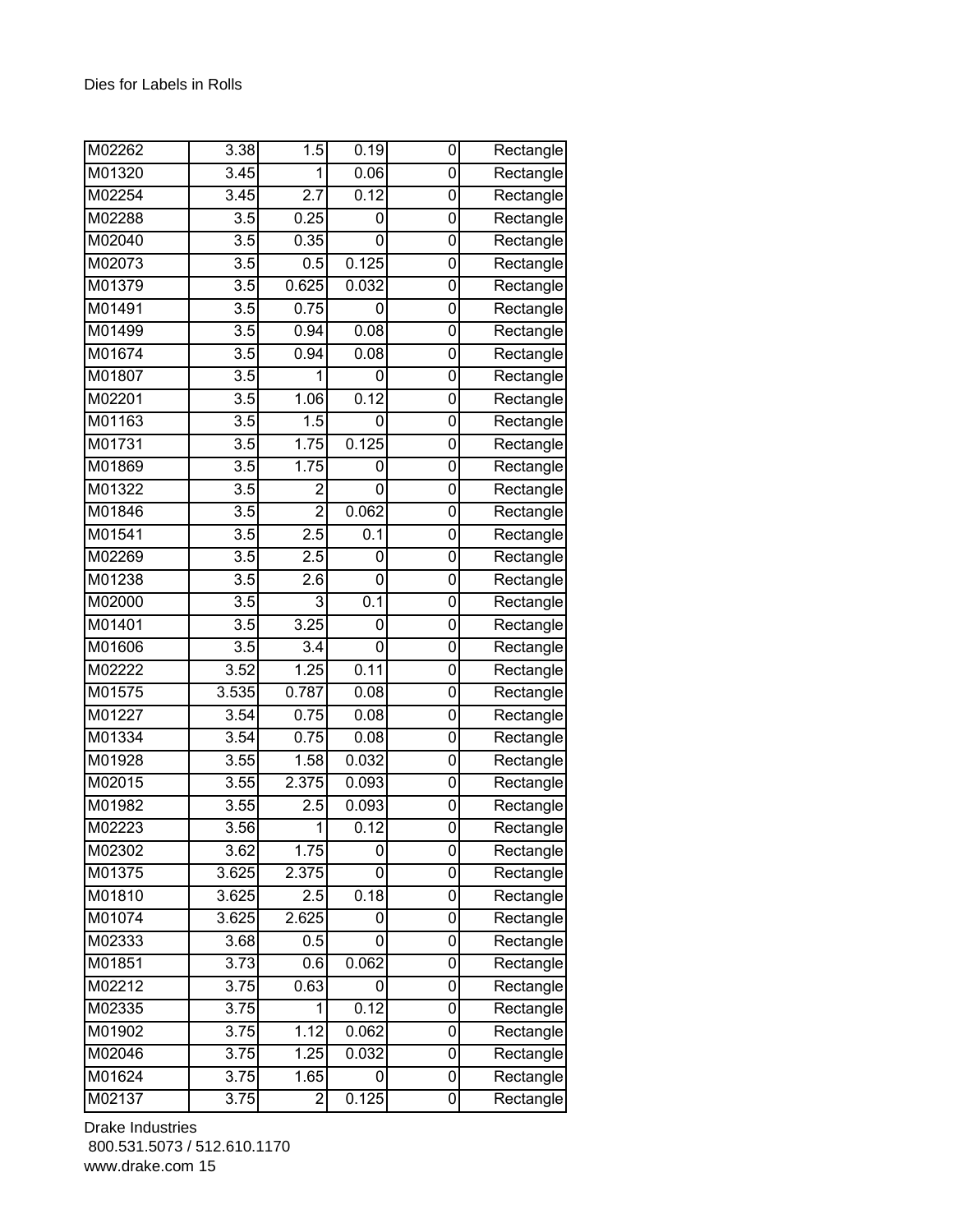| M01972 | 3.75             | 2.05             | 0     | 0 | Rectangle                        |
|--------|------------------|------------------|-------|---|----------------------------------|
| M02240 | 3.75             | 2.25             | 0.13  | 0 | Rectangle                        |
| M02138 | 3.75             | 2.75             | 0.125 | 0 | Rectangle                        |
| M01263 | 3.77             | 3.5              | 0     | 0 | Rectangle                        |
| M01202 | 3.85             | $\overline{3.5}$ | 0     | 0 | Rectangle                        |
| M01219 | 3.875            | 1                | 0     | 0 | Rectangle                        |
| M02266 | 3.875            | 1.25             | 0     | 0 | Rectangle                        |
| M01532 | 3.875            | 2.25             | 0.093 | 0 | Rectangle                        |
| M02081 | 3.88             | 0.41             | 0.16  | 0 | Rectangle                        |
| M02200 | 3.88             | 1                | 0.12  | 0 | Rectangle                        |
| M02202 | 3.88             | 1                | 0.12  | 0 | Rectangle                        |
| M02353 | 3.88             | 2.75             | 0.125 | 0 | Rectangle                        |
| M02158 | 3.9              | 0.72             | 0.12  | 0 | Rectangle                        |
| M02077 | $\overline{3.9}$ | 1.83             | 0     | 0 | Rectangle                        |
| M02462 | 3.9              | 2.4              | 0.06  | 0 | $\overline{\mathsf{R}}$ ectangle |
| M01318 | $\overline{3.9}$ | 2.7              | 0     | 0 | Rectangle                        |
| M02371 | 3.931            | 2.372            | 0     | 0 | $\overline{\mathsf{R}}$ ectangle |
| M02218 | 3.94             | 1.94             | 0     | 0 | Rectangle                        |
| M02320 | 3.94             | 2.22             | 0     | 0 | Rectangle                        |
| M01220 | 3.96             | 0.73             | 0     | 0 | Rectangle                        |
| M02279 | 4                | 0.066            | 0     | 0 | Rectangle                        |
| M01281 | 4                | 0.25             | 0     | 0 | Rectangle                        |
| M01251 | 4                | 0.5              | 0     | 0 | Rectangle                        |
| M02285 | 4                | 0.62             | 0     | 0 | Rectangle                        |
| M01762 | 4                | 0.8              | 0.12  | 0 | Rectangle                        |
| M02267 | 4                | 0.91             | 0.019 | 0 | $\overline{\mathsf{R}}$ ectangle |
| M01496 | 4                | 1                | 0     | 0 | $\overline{\mathsf{R}}$ ectangle |
| M02195 | 4                | 1                | 0     | 0 | Rectangle                        |
| M01779 | 4                | 1.1              | 0     | 0 | Rectangle                        |
| M02224 | 4                | 1.128            | 0     | 0 | Rectangle                        |
| M01240 | 4                | 1.13             | 0     | 0 | Rectangle                        |
| M02009 | 4                | 1.4              | 0     | 0 | Rectangle                        |
| M01287 | 4                | 1.5              | 0     | 0 | Rectangle                        |
| M01836 | 4                | 1.5              | 0     | 0 | Rectangle                        |
| M01589 | 4                | 1.75             | 0.125 | 0 | Rectangle                        |
| M02438 | 4                | 1.75             | 0     | 0 | Rectangle                        |
| M01468 | 4                | 1.78             | 0.25  | 0 | Rectangle                        |
| M01405 | 4                | $\overline{c}$   | 0     | 0 | Rectangle                        |
| M01767 | 4                | $\overline{2}$   | 0.062 | 0 | Rectangle                        |
| M02075 | 4                | $\overline{2}$   | 0.125 | 0 | Rectangle                        |
| M01335 | 4                | 2.5              | 0.062 | 0 | Rectangle                        |
| M01455 | 4                | 2.5              | 0     | 0 | Rectangle                        |
| M01569 | $\overline{4}$   | 2.5              | 0.08  | 0 | Rectangle                        |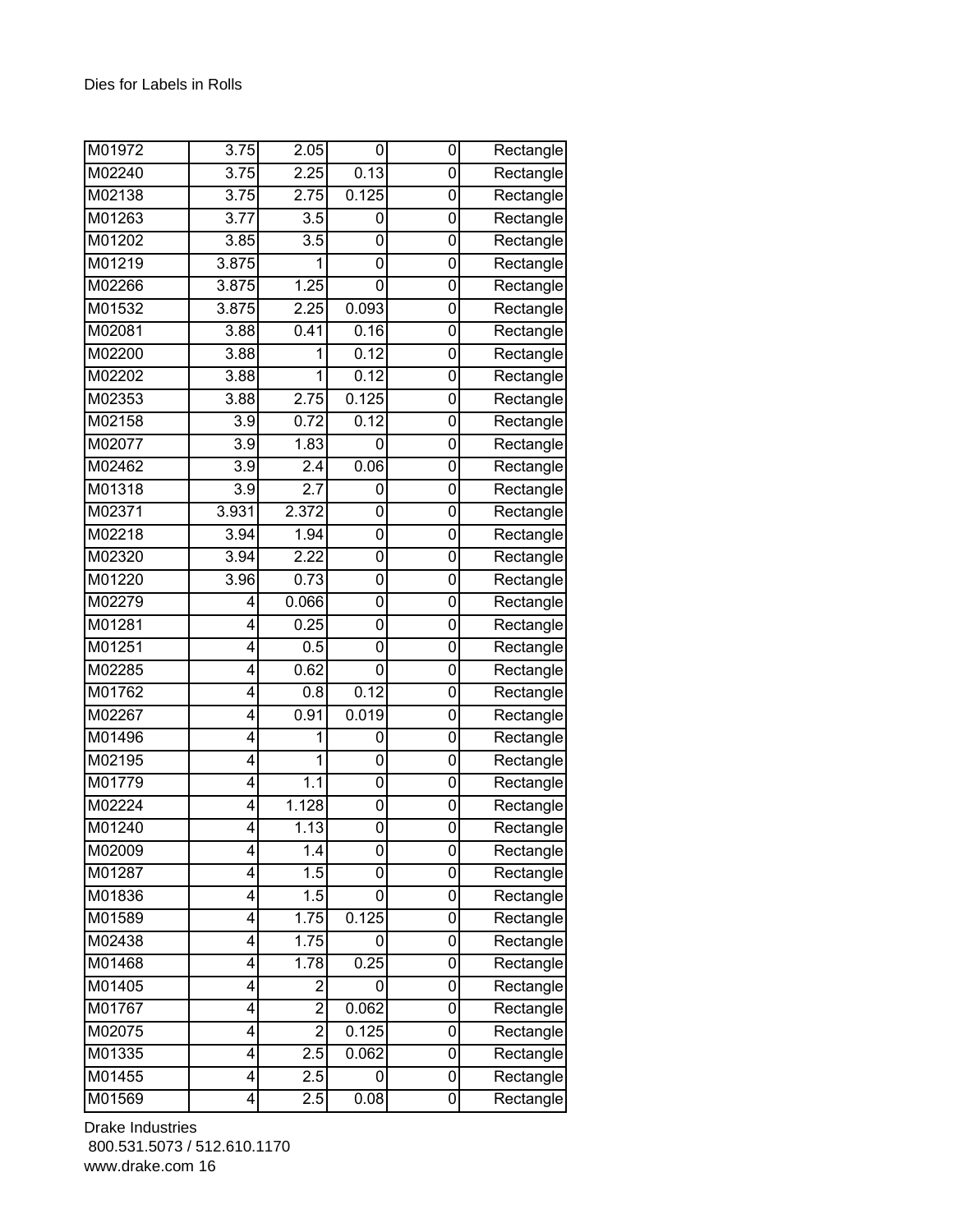| M01446 | 4                | 3                | 0     | 0              | Rectangle                        |
|--------|------------------|------------------|-------|----------------|----------------------------------|
| M02025 | 4                | 3                | 0.125 | 0              | Rectangle                        |
| M02193 | 4                | 3                | 0     | 0              | Rectangle                        |
| M01545 | 4                | 3.375            | 0.187 | 0              | Rectangle                        |
| M01476 | 4                | 3.5              | 0     | 0              | Rectangle                        |
| M02365 | 4                | 3.5              | 0.2   | 0              | Rectangle                        |
| M01360 | 4.05             | $\overline{3.2}$ | 0     | 0              | Rectangle                        |
| M01343 | 4.12             | 0.38             | 0     | 0              | Rectangle                        |
| M02197 | 4.12             | $\overline{2}$   | 0     | 0              | Rectangle                        |
| M02250 | 4.125            | 2.5              | 0.25  | 0              | Rectangle                        |
| M02105 | 4.15             | 2.6              | 0     | 0              | Rectangle                        |
| M02237 | 4.19             | 2.75             | 0     | 0              | Rectangle                        |
| M02239 | 4.19             | 2.75             | 0     | 0              | Rectangle                        |
| M01404 | 4.2              | $\overline{2}$   | 0.06  | $\overline{0}$ | Rectangle                        |
| M01523 | 4.22             | 0.865            | 0.032 | 0              | Rectangle                        |
| M01653 | 4.25             | 1                | 0     | 0              | Rectangle                        |
| M01244 | 4.25             | 1.375            | 0.125 | 0              | Rectangle                        |
| M01503 | 4.25             | 1.625            | 0     | 0              | Rectangle                        |
| M02402 | 4.26             | 1.53             | 0.16  | 0              | Rectangle                        |
| M02362 | 4.275            | 1.525            | 0.6   | 0              | Rectangle                        |
| M01999 | 4.375            | 1.25             | 0.1   | 0              | Rectangle                        |
| M01419 | 4.4              | 0.75             | 0.032 | 0              | Rectangle                        |
| M01262 | 4.42             | 3.5              | 0     | 0              | Rectangle                        |
| M01859 | $\overline{4.5}$ | 0.5              | 0     | 0              | Rectangle                        |
| M01906 | 4.5              | 1                | 0.062 | 0              | Rectangle                        |
| M02347 | 4.5              | 1                | 0.125 | 0              | $\overline{\mathsf{R}}$ ectangle |
| M02293 | 4.5              | 1.12             | 0     | 0              | Rectangle                        |
| M01952 | 4.5              | 1.2              | 0.062 | 0              | Rectangle                        |
| M02225 | 4.5              | 1.62             | 0.12  | 0              | Rectangle                        |
| M02235 | 4.5              | 1.875            | 0     | 0              | Rectangle                        |
| M02188 | 4.5              | 2                | 0     | 0              | Rectangle                        |
| M02312 | 4.5              | 2.13             | 0     | 0              | Rectangle                        |
| M01336 | 4.5              | 2.687            | 0.125 | 0              | Rectangle                        |
| M01839 | 4.5              | 3                | 0     | 0              | Rectangle                        |
| M02355 | 4.5              | $\overline{3.5}$ | 0     | 0              | Rectangle                        |
| M02303 | 4.52             | 1                | 0     | 0              | Rectangle                        |
| M01693 | 4.6              | 1.64             | 0.25  | 0              | Rectangle                        |
| M01920 | $\overline{4.6}$ | 1.64             | 0.125 | 0              | Rectangle                        |
| M01904 | 4.64             | 3.74             | 0.1   | 0              | Rectangle                        |
| M02199 | 4.65             | 2.75             | 0     | 0              | Rectangle                        |
| M02203 | 4.656            | 2.75             | 0.12  | 0              | Rectangle                        |
| M01724 | 4.685            | 2.362            | 0     | 0              | Rectangle                        |
| M01947 | 4.685            | 2.362            | 0.079 | 0              | Rectangle                        |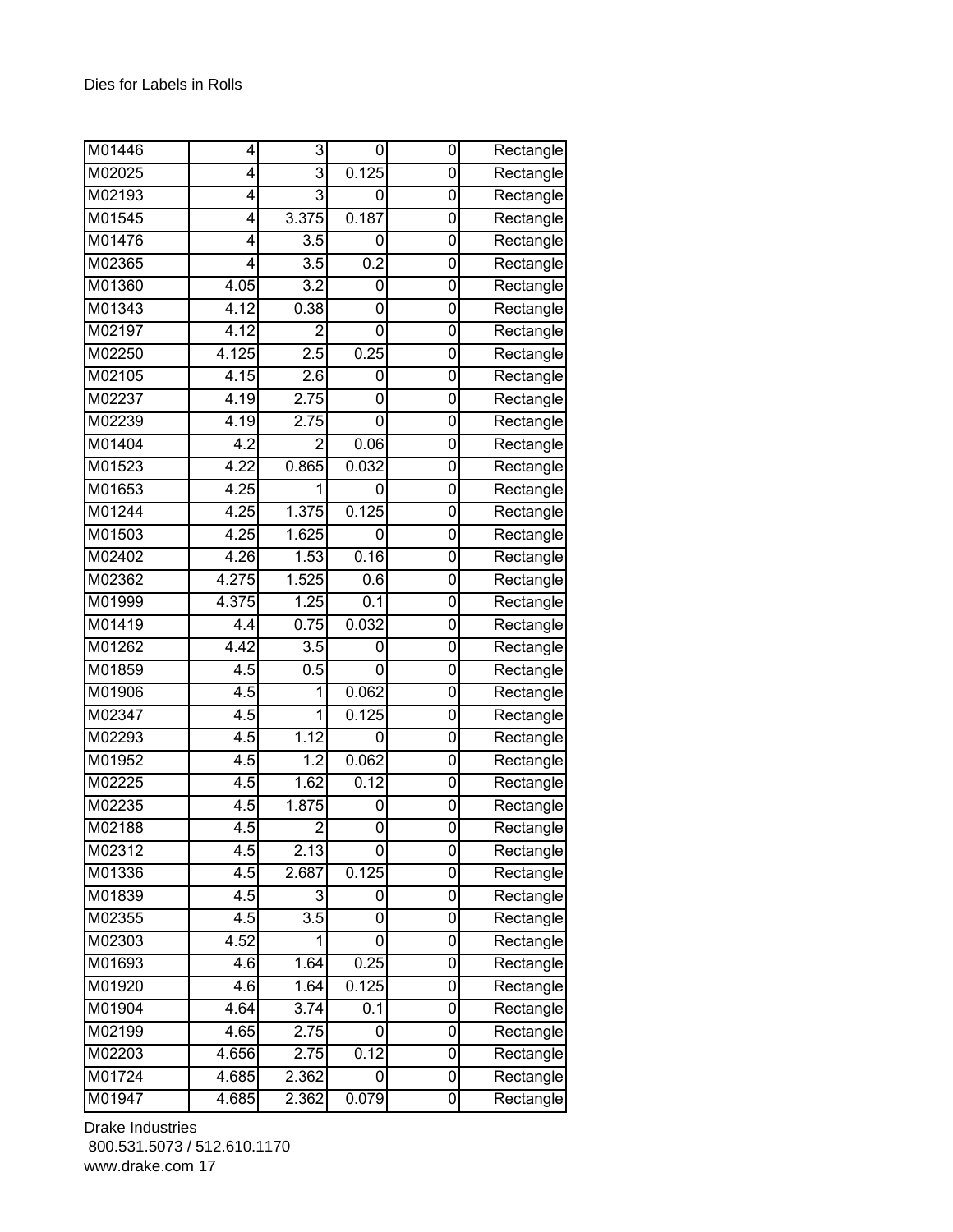| M01252 | 4.75              | 0.75             | 0     | 0              | Rectangle                        |
|--------|-------------------|------------------|-------|----------------|----------------------------------|
| M02248 | 4.75              | 1.25             | 0     | 0              | Rectangle                        |
| M01628 | 4.75              | 3.8              | 0.25  | 0              | Rectangle                        |
| M02351 | 4.75              | 4                | 0     | 0              | Rectangle                        |
| M02412 | 4.803             | 2.165            | 0.062 | 0              | Rectangle                        |
| M01627 | 4.812             | 3.25             | 0     | 0              | Rectangle                        |
| M02332 | 4.85              | 1.35             | 0     | 0              | $\overline{\mathsf{R}}$ ectangle |
| M01713 | 4.852             | 1                | 0.125 | 0              | Rectangle                        |
| M01847 | 4.88              | 0.56             | 0     | 0              | Rectangle                        |
| M02234 | 5                 | 0.5              | 0.12  | 0              | Rectangle                        |
| M01332 | 5                 | 0.75             | 0     | 0              | Rectangle                        |
| M02210 | 5                 | 0.85             | 0.062 | 0              | Rectangle                        |
| M01384 | 5                 | 1                | 0     | 0              | Rectangle                        |
| M01456 | 5                 | 1                | 0     | $\overline{0}$ | Rectangle                        |
| M02243 | 5                 | 1                | 0.12  | 0              | Rectangle                        |
| M02341 | 5                 | 1.25             | 0     | 0              | Rectangle                        |
| M02192 | 5                 | 1.5              | 0     | 0              | Rectangle                        |
| M01504 | 5                 | $\overline{c}$   | 0.06  | 0              | Rectangle                        |
| M02035 | 5                 | $\overline{2}$   | 0     | 0              | Rectangle                        |
| M02261 | 5                 | $\overline{2}$   | 0     | 0              | Rectangle                        |
| M01953 | 5                 | 2.5              | 0     | 0              | Rectangle                        |
| M02071 | 5                 | 3                | 0     | 0              | Rectangle                        |
| M02350 | 5                 | 3.35             | 0     | 0              | Rectangle                        |
| M01954 | 5                 | 3.5              | 0     | 0              | Rectangle                        |
| M01206 | 5.118             | 1.181            | 0.039 | 0              | Rectangle                        |
| M02242 | $\overline{5.12}$ | 0.06             | 0.12  | 0              | $\overline{\mathsf{R}}$ ectangle |
| M02123 | 5.125             | 3.25             | 0.125 | 0              | Rectangle                        |
| M02423 | 5.24              | 1.83             | 0     | 0              | Rectangle                        |
| M00974 | 5.25              | 0.531            | 0     | 0              | Rectangle                        |
| M02253 | $\overline{5.25}$ | 2.25             | 0     | 0              | Rectangle                        |
| M02455 | 5.2756            | 0.5512           | 0     | 0              | Rectangle                        |
| M02453 | 5.2756            | 0.9449           | 0     | 0              | Rectangle                        |
| M02454 | 5.2756            | 1.4173           | 0     | 0              | Rectangle                        |
| M02280 | 5.33              | 1                | 0     | 0              | Rectangle                        |
| M01250 | 5.5               | 0.25             | 0.03  | 0              | Rectangle                        |
| M02072 | 5.5               | 0.5              | 0.125 | 0              | Rectangle                        |
| M02405 | 5.5               | 1.5              | 0.062 | 0              | Rectangle                        |
| M02215 | 5.5               | $\overline{2}$   | 0.19  | 0              | $\overline{\mathsf{R}}$ ectangle |
| M01490 | 5.5               | 2.375            | 0     | 0              | Rectangle                        |
| M01261 | $\overline{5.5}$  | $\overline{2.5}$ | 0.062 | $\overline{0}$ | Rectangle                        |
| M01483 | 5.5               | 2.75             | 0     | 0              | Rectangle                        |
| M02466 | 5.5               | 3.5              | 0     | 0              | Rectangle                        |
| M01996 | 5.5               | 3.625            | 0.187 | 0              | Rectangle                        |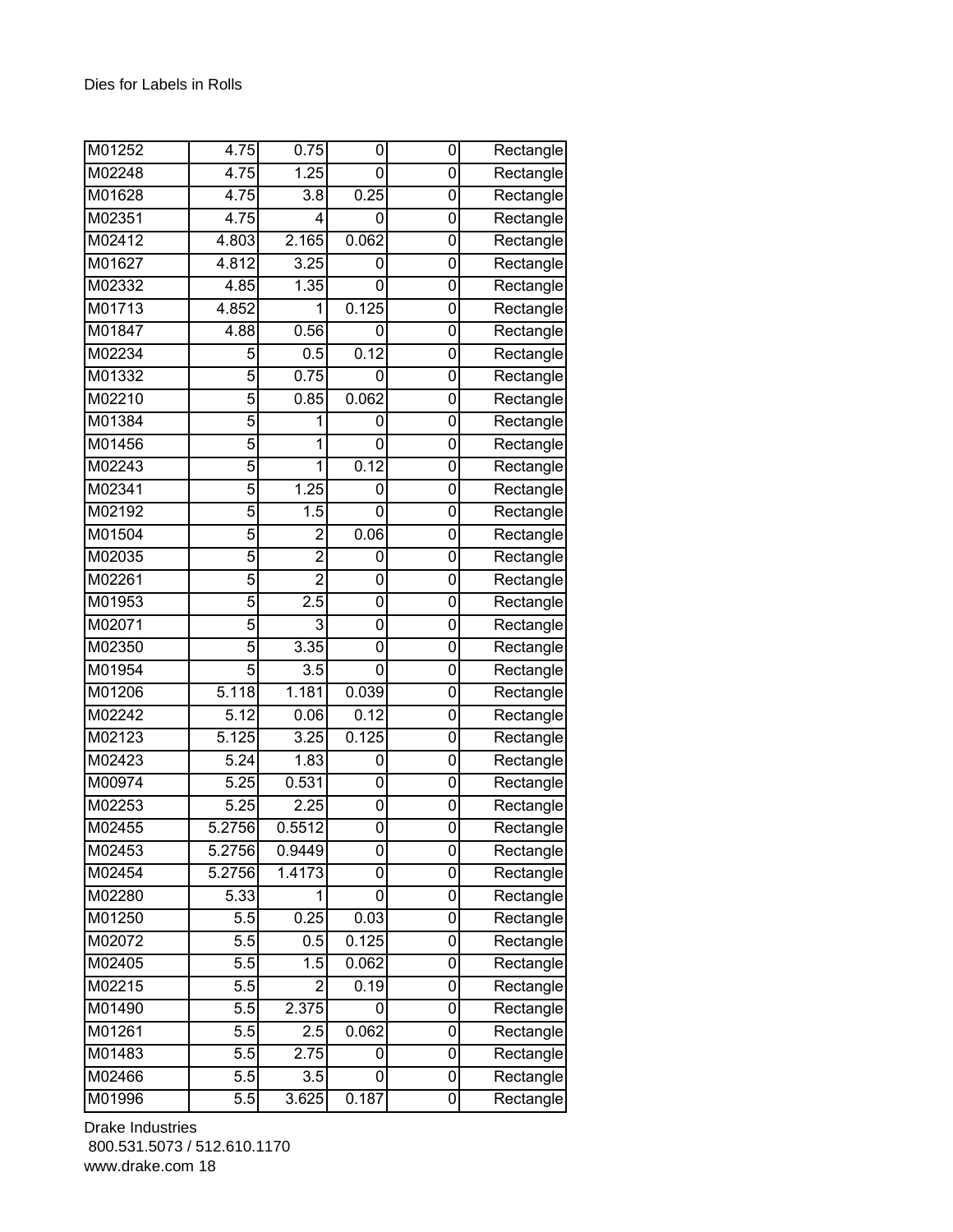| M01809              | $\overline{5.5}$ | 5              | 0                | 0 | Rectangle |
|---------------------|------------------|----------------|------------------|---|-----------|
| M02241              | 5.51             | 0.06           | 0.12             | 0 | Rectangle |
| M02416              | 5.55             | 0.6            | 0.02             | 0 | Rectangle |
| M01210              | 5.6              | 0.5            | 0                | 0 | Rectangle |
| M02283              | 5.68             | 0.642          | 0                | 0 | Rectangle |
| M01414              | 5.75             | 0.5            | 0                | 0 | Rectangle |
| M02236              | 5.75             | 0.625          | 0                | 0 | Rectangle |
| M01513              | 5.75             | 1.75           | 0                | 0 | Rectangle |
| M01658              | 5.75             | $\overline{2}$ | 0                | 0 | Rectangle |
| M02291              | 5.75             | 2.25           | 0.12             | 0 | Rectangle |
| M02378              | 5.75             | 2.25           | 0.06             | 0 | Rectangle |
| M02329              | 5.85             | 4              | 0.13             | 0 | Rectangle |
| M02297              | 5.88             | 4.38           | 0                | 0 | Rectangle |
| M01856              | 5.9              | 0.984          | 0.032            | 0 | Rectangle |
| M01257              | 6                | 0.4            | 0                | 0 | Rectangle |
| M01462              | 6                | 0.5            | 0.125            | 0 | Rectangle |
| M01897              | 6                | 0.67           | 0.09             | 0 | Rectangle |
| M01487              | 6                | 0.938          | 0.13             | 0 | Rectangle |
| M02390              | 6                | 2.5            | 0                | 0 | Rectangle |
| M02377              | 6                | 3.875          | 0.125            | 0 | Rectangle |
| M02419              | 6                | 4              | 0                | 0 | Rectangle |
| M01747              | $\overline{7.3}$ | 5              | 0                | 0 | Rectangle |
| M01783              | 0.25             | 0.25           | 0.015            | 0 | Square    |
| M01666              | 0.4              | 0.4            | 0.03             | 0 | Square    |
| M01383              | 0.5              | 0.5            | 0.062            | 0 | Square    |
| M01420              | 0.5              | 0.5            | 0.032            | 0 | Square    |
| M01416              | 0.62             | 0.62           | 0.032            | 0 | Square    |
| M02299              | 0.625            | 0.625          | 0                | 0 | Square    |
| M01802              | 0.63             | 0.63           | 0                | 0 | Square    |
| M02106              | 0.687            | 0.687          | 0.125            | 0 | Square    |
| M02323              | $\overline{0.7}$ | 0.7            | $\overline{0.1}$ | 0 | Square    |
| M01348              | 0.75             | 0.75           | 0.032            | 0 | Square    |
| M01398              | 0.75             | 0.75           | 0                | 0 | Square    |
| M01863              | 0.75             | 0.75           | 0                | 0 | Square    |
| M02053              | 0.75             | 0.75           | 0.032            | 0 | Square    |
| M02184              | 0.78             | 0.78           | 0                | 0 | Square    |
| M01452              | 0.86             | 0.86           | 0.03             | 0 | Square    |
| M01940              | 0.86             | 0.86           | 0.03             | 0 | Square    |
| M01623              | 0.938            | 0.938          | 0.125            | 0 | Square    |
| $\overline{M01635}$ | 0.984            | 0.984          | 0                | 0 | Square    |
| M01680              | 1                | 1              | 0.062            | 0 | Square    |
| M01727              | 1                | 1              | 0.032            | 0 | Square    |
| M02093              | 1                | 1              | 0.062            | 0 | Square    |